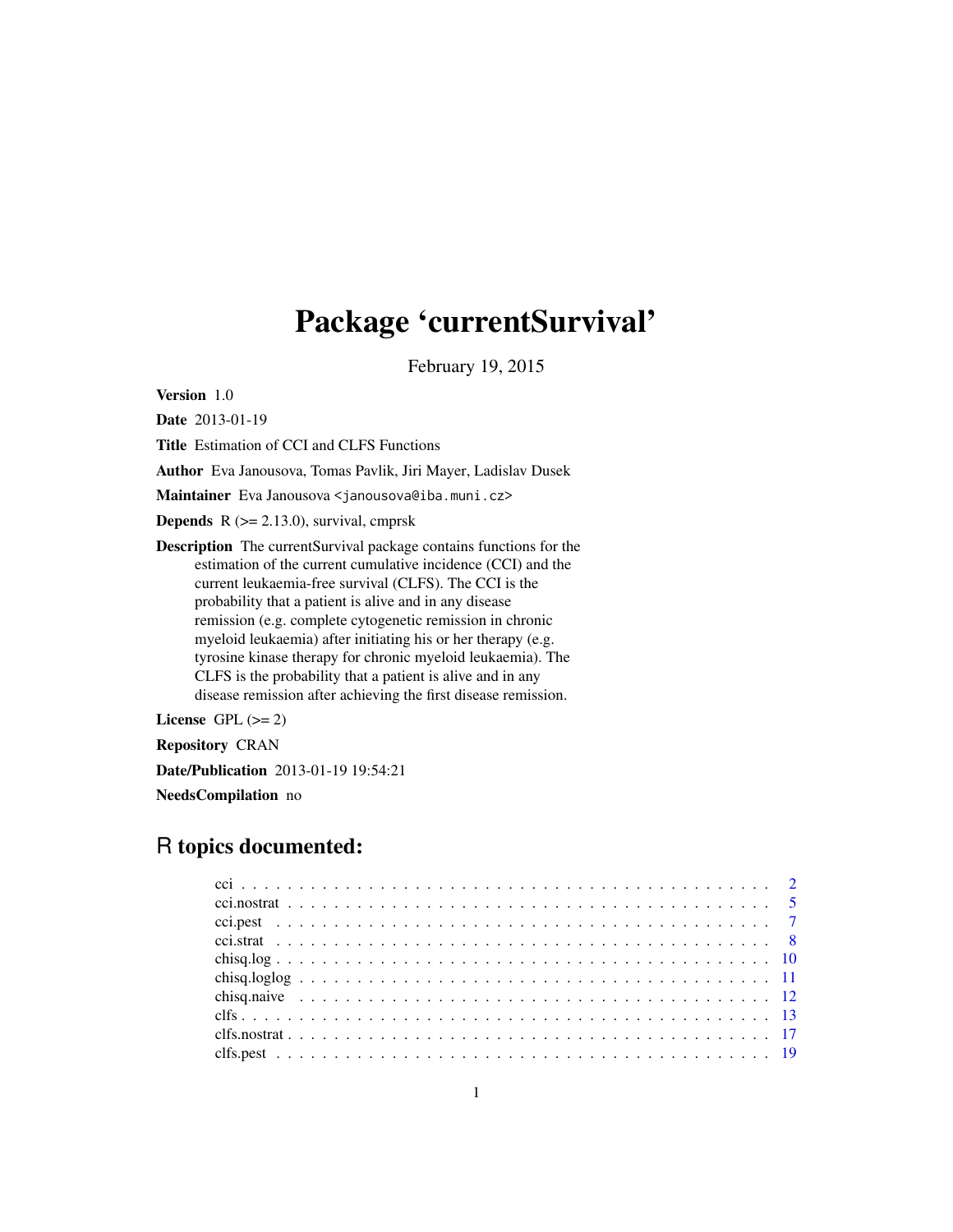<span id="page-1-0"></span>

| Index |  |  |  |  |  |  |  |  |  |  |  |  |  |  |  |  |  |  |  |  |  | 29 |
|-------|--|--|--|--|--|--|--|--|--|--|--|--|--|--|--|--|--|--|--|--|--|----|
|       |  |  |  |  |  |  |  |  |  |  |  |  |  |  |  |  |  |  |  |  |  |    |
|       |  |  |  |  |  |  |  |  |  |  |  |  |  |  |  |  |  |  |  |  |  |    |
|       |  |  |  |  |  |  |  |  |  |  |  |  |  |  |  |  |  |  |  |  |  |    |
|       |  |  |  |  |  |  |  |  |  |  |  |  |  |  |  |  |  |  |  |  |  |    |
|       |  |  |  |  |  |  |  |  |  |  |  |  |  |  |  |  |  |  |  |  |  |    |
|       |  |  |  |  |  |  |  |  |  |  |  |  |  |  |  |  |  |  |  |  |  |    |
|       |  |  |  |  |  |  |  |  |  |  |  |  |  |  |  |  |  |  |  |  |  |    |

<span id="page-1-1"></span>cci *Estimates Current Cumulative Incidence (CCI) and Common Cumulative Incidence (comCI) Functions*

# Description

This function estimates the current cumulative incidence (CCI), i.e. the probability that a patient is alive and in any disease remission (e.g. complete cytogenetic remission in chronic myeloid leukaemia) after initiating his or her therapy (e.g. tyrosine kinase therapy for chronic myeloid leukaemia). Optionally, this function estimates the common cumulative incidence (comCI), i.e. the probability that a patient is alive and in the first disease remission after therapy initiation. The CCI and comCI curves can also be stratified by risk factors. Moreover, statistical test can be applied to compare the risk groups.

#### Usage

cci(data, maxx = NULL, com.est = TRUE, conf.int = FALSE, conf.int.level = NULL, no.iter = NULL, points = NULL, fig = TRUE, strat = FALSE, pvals = FALSE, pval.test = NULL)

| data<br>vector for stratification factor may be included;<br>disease remissions achieved by patients;<br>disease remissions achieved by patients;<br>the data matrix consists of the following columns:<br>remission |                                                                                                                                                                                                                                                                                                                                                                                                                                                                                                                                                                                                                                                                                                                                                                                                                                                                                                             |
|----------------------------------------------------------------------------------------------------------------------------------------------------------------------------------------------------------------------|-------------------------------------------------------------------------------------------------------------------------------------------------------------------------------------------------------------------------------------------------------------------------------------------------------------------------------------------------------------------------------------------------------------------------------------------------------------------------------------------------------------------------------------------------------------------------------------------------------------------------------------------------------------------------------------------------------------------------------------------------------------------------------------------------------------------------------------------------------------------------------------------------------------|
| remission                                                                                                                                                                                                            | a matrix with ascending times from therapy initiation to occurrence of individual<br>events (in days, i.e. positive integer values), total follow-up times from therapy<br>initiation to data cut-off date (in days), and censoring indicators; moreover, a<br>if no stratification factor is included, the size of the data matrix is $n$ times<br>$(2^*r+2)$ , where <i>n</i> is the number of patients and <i>r</i> is the maximum number of<br>if the data contain a stratification factor, the size of the data matrix is $n$ times<br>$(2^*r+3)$ , where <i>n</i> is the number of patients and <i>r</i> is the maximum number of<br>data[,1] is the time from therapy initiation to achievement of the first disease<br>$data[2]$ is the time from therapy initiation to loss of the first disease remission<br>$data[0,3]$ is the time from therapy initiation to achievement of the second disease |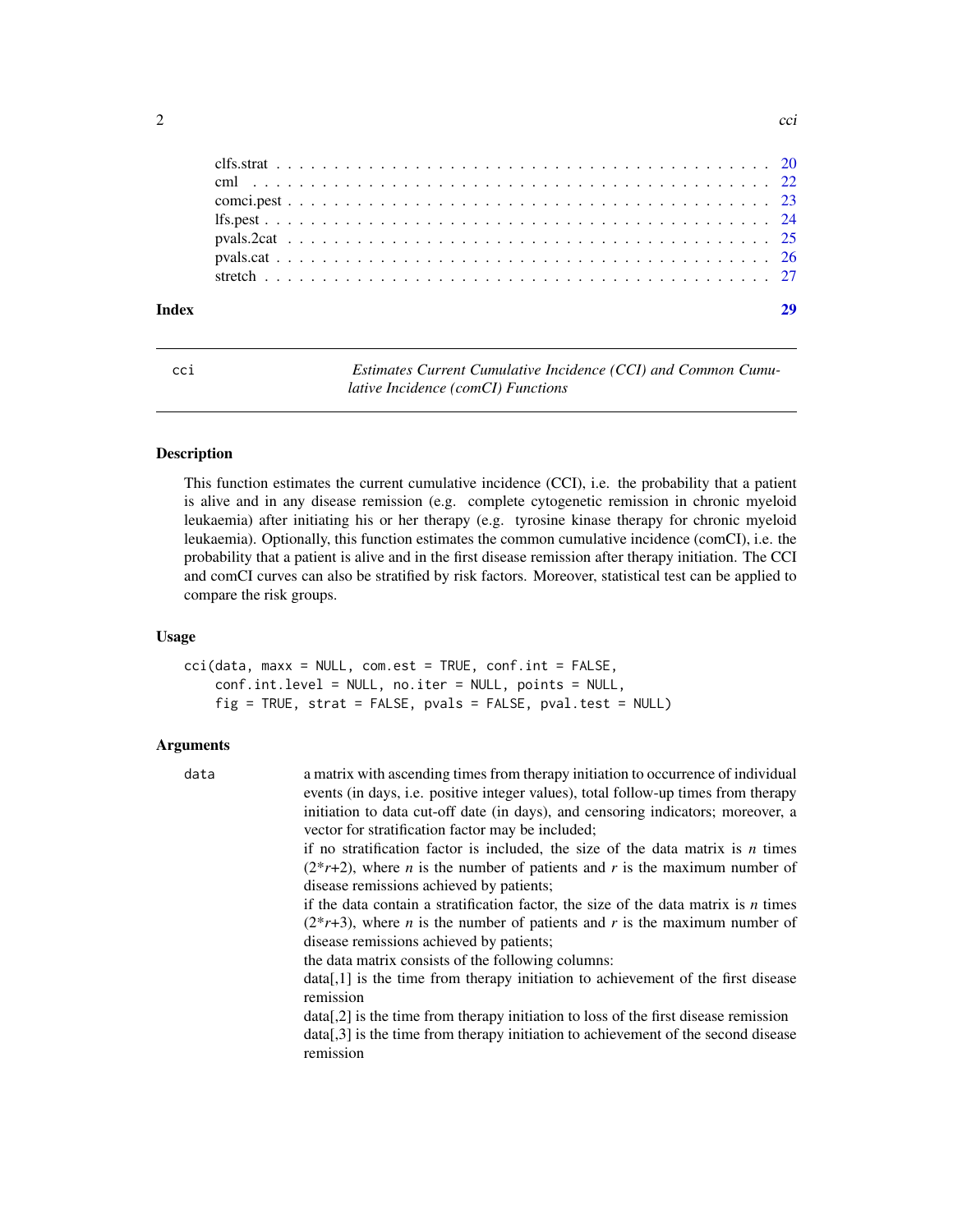|                | $data[2*r-1]$ is the time from therapy initiation to achievement of the rth disease<br>remission                                                                                                                                                                                                                                                                                                                                    |
|----------------|-------------------------------------------------------------------------------------------------------------------------------------------------------------------------------------------------------------------------------------------------------------------------------------------------------------------------------------------------------------------------------------------------------------------------------------|
|                | data[ $2*r$ ] is the time from therapy initiation to loss of the rth disease remission<br>$data[2*r+1]$ is the follow-up time (time from the therapy initiation to death or<br>to the date of last contact with a patient)                                                                                                                                                                                                          |
|                | $data[2*r+2]$ is the censoring indicator (1patient died, 0patient is censored)<br>$(data[, 2*r+3]$ is the stratification factor (maximum number of stratification lev-<br>els is 8 because of figure clarity)                                                                                                                                                                                                                       |
| maxx           | maximum follow-up time calculated from therapy initiation in years (defin-<br>ing time period for which the point estimates will be computed and curves<br>will be plotted). Setting maxx smaller than the maximum follow-up time en-<br>ables creating plots without fluctuating curve ends that may be caused by small<br>number of patients. The default value is the maximum follow-up time (i.e.<br>$max(data[, 2*r+1]/365)$ . |
| com.est        | a logical value indicating whether common cumulative incidence function should<br>be estimated. The default value is TRUE.                                                                                                                                                                                                                                                                                                          |
| conf.int       | a logical value indicating whether confidence interval for the function(s) should<br>be estimated. The default value is FALSE.                                                                                                                                                                                                                                                                                                      |
| conf.int.level | two-sided confidence interval level (must be in range 0.9 and 0.99). The default<br>value is 0.95.                                                                                                                                                                                                                                                                                                                                  |
| no.iter        | a number of bootstrap iterations for confidence interval computation (must be in<br>range between 10 and 10,000). The default value is 100.                                                                                                                                                                                                                                                                                         |
| points         | time points in which the point estimates will be computed (in months). The<br>default values are $0, 12, 24, ,$ floor( $max/(365/12)$ ).                                                                                                                                                                                                                                                                                            |
| fig            | a logical value indicating whether a figure should be plotted. The default value<br>is TRUE.                                                                                                                                                                                                                                                                                                                                        |
| strat          | a logical value indicating whether a stratification factor is included. The default<br>value is FALSE.                                                                                                                                                                                                                                                                                                                              |
| pvals          | a logical value indicating whether p-values for the comparison of stratified curves<br>at pre-defined time points should be computed. The default value is FALSE.                                                                                                                                                                                                                                                                   |
| pval.test      | a type of a test that will be used for the computation of p-values. Possible values<br>are "naive", "log", "loglog". The default value is "loglog".                                                                                                                                                                                                                                                                                 |
|                |                                                                                                                                                                                                                                                                                                                                                                                                                                     |

# Value

a list containing the following elements:

| no.risk  | numbers of patients at risk at the defined time points                                                   |
|----------|----------------------------------------------------------------------------------------------------------|
| pest     | a matrix of point estimates (accompanied with confidence intervals) at the de-<br>fined time points      |
| pest.dav | a matrix of point estimates (accompanied with confidence intervals) at each day<br>of the follow-up time |
| pval     | p-values for the comparison of point estimates at the defined time points                                |
| summary  | summary of input data                                                                                    |
|          |                                                                                                          |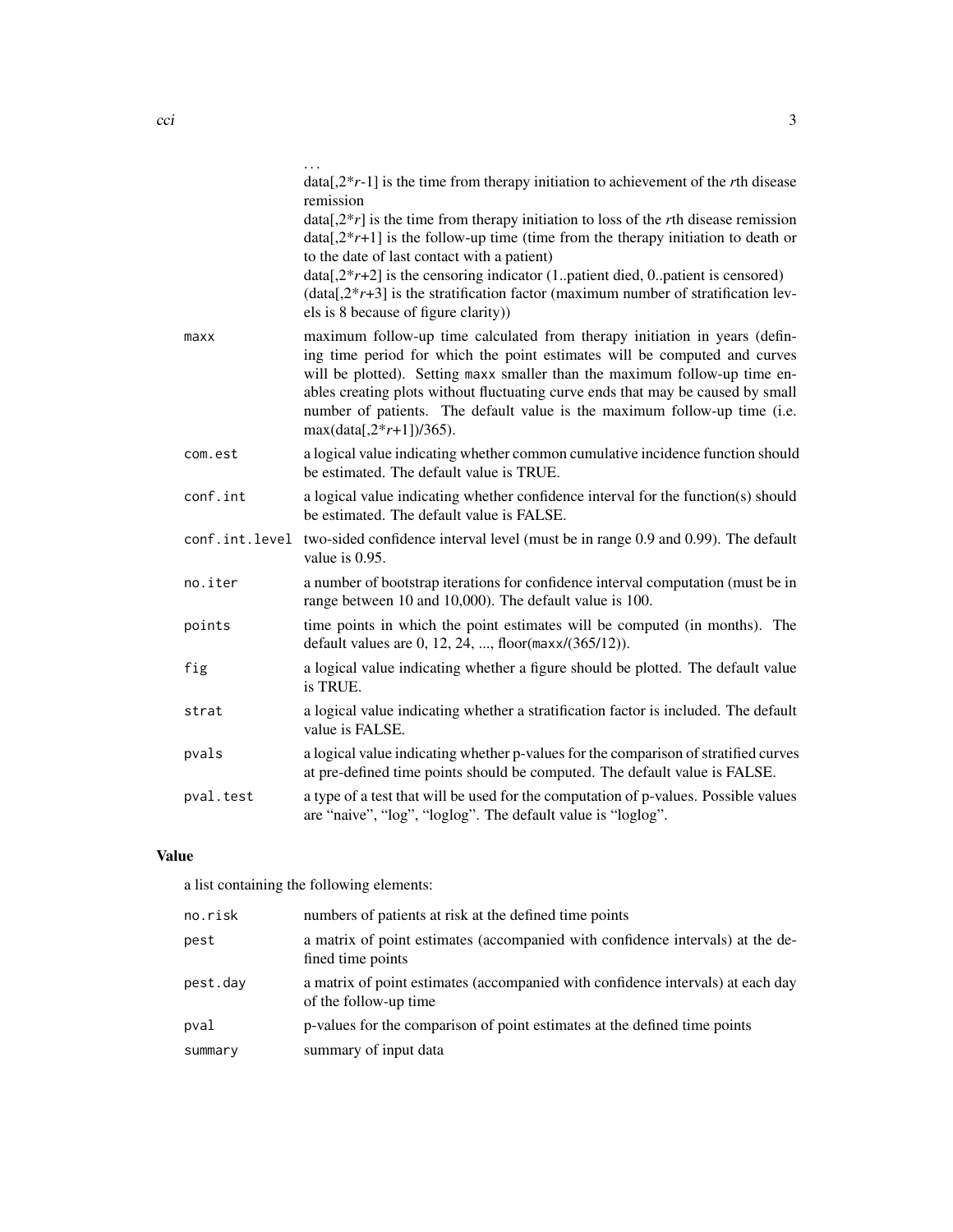# <span id="page-3-0"></span>Author(s)

Eva Janousova, Tomas Pavlik Institute of Biostatistics and Analyses Masaryk University, Brno, Czech Republic < janousova@iba.muni.cz >

#### References

Pavlik T., Janousova E., Pospisil Z., et al. (2011). Estimation of current cumulative incidence of leukaemia-free patients and current leukaemia-free survival in chronic myeloid leukaemia in the era of modern pharmacotherapy. *BMC Med Res Methodol* 11:140.

# See Also

[clfs](#page-12-1)

# Examples

```
## 4 examples of CCI estimation without stratification (and
## comCI estimation) with and without confidence intervals:
data(cml) # load example data set
cml \leq cml[,c(1:7)] # select event and follow-up times and death
           # (stratification factor is not included)
res <- cci(cml) # CCI + comCI without confidence intervals
res <- cci(cml, com.est=FALSE) # CCI without confidence intervals
## Not run:
res <- cci(cml, conf.int=TRUE, no.iter=10) # CCI + comCI with
           # confidence intervals
res <- cci(cml, com.est=FALSE, conf.int=TRUE, no.iter=10) # CCI
           # with confidence intervals
## End(Not run)
## 4 examples of CCI estimation with stratification (and comCI
## estimation) with and without confidence intervals:
data(cml) # load example data set
cml <- cml[,c(1:7,10)] # select event and follow-up times, death,
           # and the EUTOS score as a stratification parameter
res <- cci(cml, strat=TRUE) # stratified CCI + comCI without
           # confidence intervals
res <- cci(cml, com.est=FALSE, strat=TRUE) # stratified CCI
           # without confidence intervals
## Not run:
res <- cci(cml, conf.int=TRUE, no.iter=10, strat=TRUE, pvals=TRUE)
           # stratified CCI + comCI with confidence intervals
res <- cci(cml, com.est=FALSE, conf.int=TRUE, no.iter=10,
           strat=TRUE, pvals=TRUE) # stratified CCI with
           # confidence intervals
## End(Not run)
## Not run:
```
## As the function does not allow setting plot option (e.g. line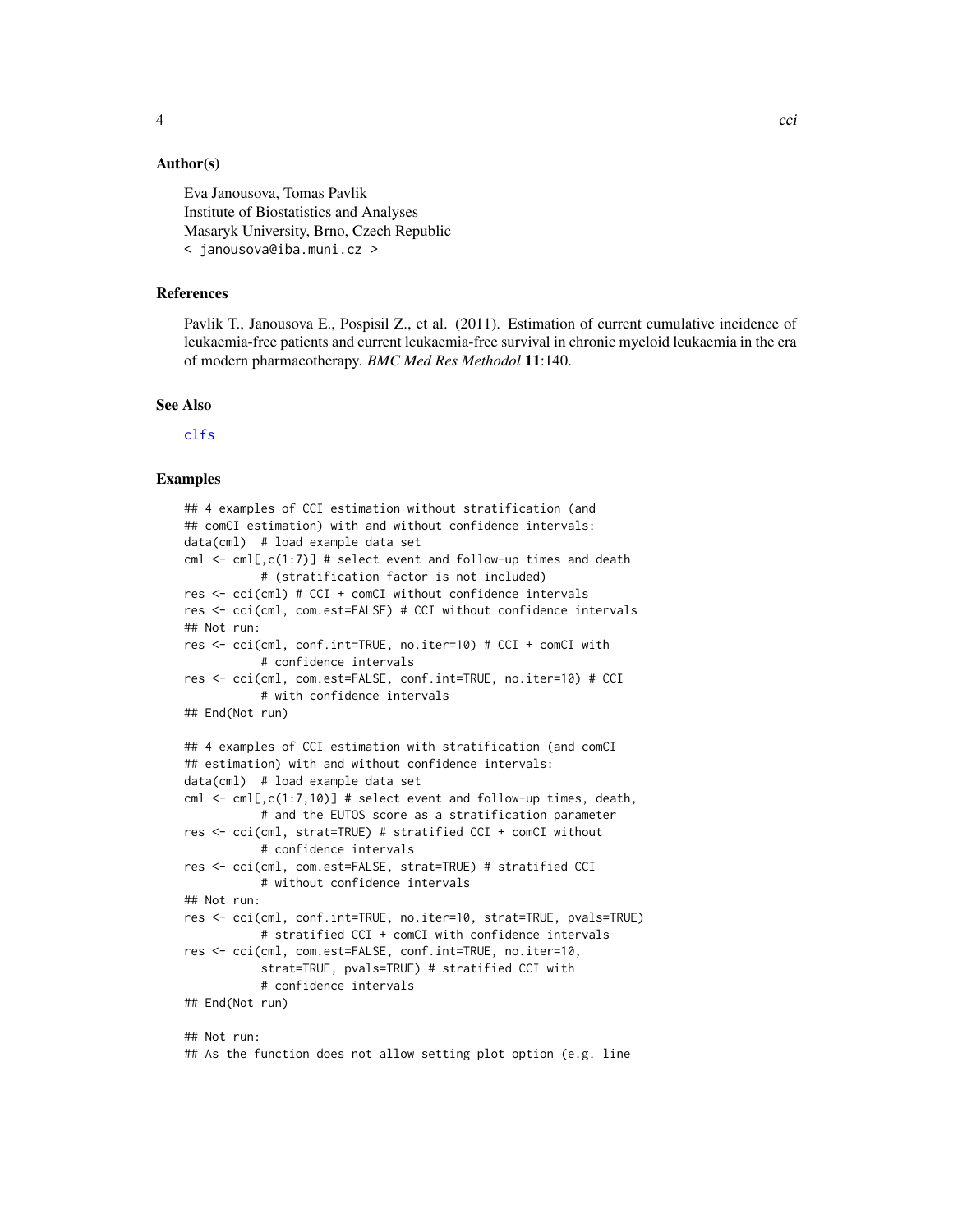#### <span id="page-4-0"></span>cci.nostrat 5

```
## colour, width and type), you can create a plot using the
## following commands:
data(cml) # load example data set
cml \leq cml[,c(1:7)] # select event and follow-up times and death
           # (stratification factor is not included)
res <- cci(cml, conf.int=TRUE, no.iter=10) # CCI + comCI with
           # confidence intervals
maxx <- max(res$pest.day[,1]) # maximum follow-up time in days
x=0:maxx
yrs <- floor(maxx/365) # maximum follow-up time in years
plot(0,0,pch='.',cex=0.01,xlab="Years after therapy initiation",
     ylab="Probability",axes=FALSE,xlim=c(0,maxx),ylim=c(0,1))
     # plot initialization
axis(2,at=seq(0,1,0.2)) # setting of points where tick-marks are
     # to be drawn on the y-axis
axis(1,at=seq(0,((yrs+1)*365),365),labels=seq(0,(yrs+1),1))
     # setting of points where tick-marks are to be drawn on the
     # x-axis
lines(x,res$pest.day[,2],type="S",lty=1,lwd=1) # lower confidence
     # interval for the CCI function estimate
lines(x,res$pest.day[,3],type="S",lty=1,lwd=2) # CCI estimate
lines(x,res$pest.day[,4],type="S",lty=1,lwd=1) # upper confidence
     # interval for the CCI function estimate
lines(x,res$pest.day[,5],type="S",lty=2,lwd=1) # lower confidence
     # interval for the comCI function estimate
lines(x,res$pest.day[,6],type="S",lty=2,lwd=2) # comCI estimate
lines(x,res$pest.day[,7],type="S",lty=2,lwd=1) # upper confidence
     # interval for the comCI function estimate
legend("bottomright",legend=c("CCI","95% conf. int.","comCI",
       "95% conf. int."),lwd=c(2,1,2,1),lty=c(1,1,2,2),bty="n",
      cex=0.9)
## End(Not run)
```
cci.nostrat *Estimates Current Cumulative Incidence (CCI) and Common Cumulative Incidence (comCI) Functions Without Stratification*

#### **Description**

This is an internal function and is not usually called by user.

This function estimates the unstratified current cumulative incidence (CCI), i.e. the probability that a patient is alive and in any disease remission after initiating his or her therapy. Optionally, this function estimates the unstratified common cumulative incidence (comCI) function.

#### Usage

```
cci.nostrat(data, maxx = NULL, com.est = TRUE, conf.int = FALSE,
            conf.int.level = NULL, no.iter = NULL,
            points = NULL, fig = TRUE)
```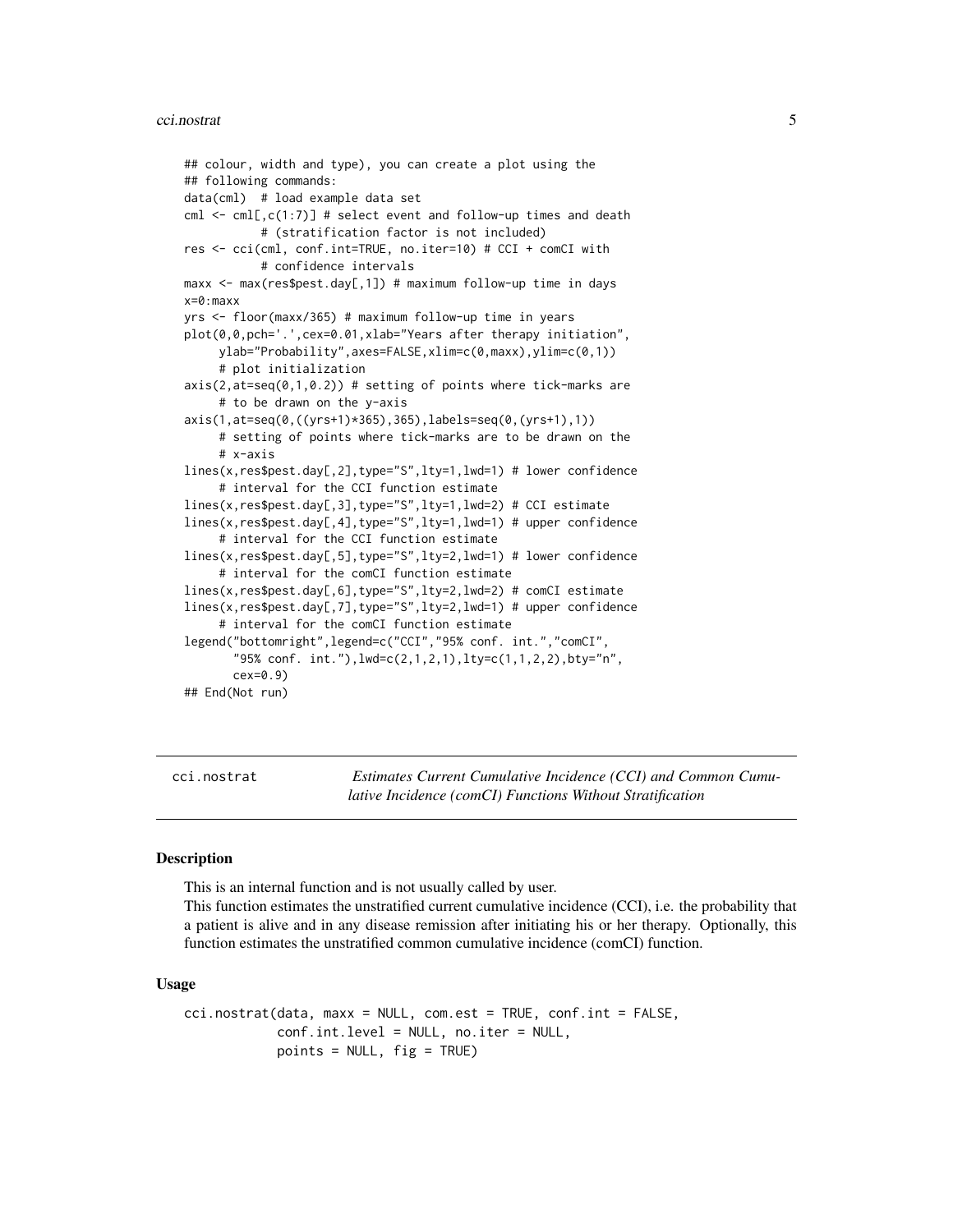# Arguments

| data     | a matrix with ascending times from therapy initiation to occurrence of individual<br>events (in days, i.e. positive integer values), total follow-up times from therapy<br>initiation to data cut-off date (in days), and censoring indicators; the size of the<br>data matrix is <i>n</i> times $(2^*r+2)$ , where <i>n</i> is the number of patients and <i>r</i> is the<br>maximum number of disease remissions achieved by patients; the data matrix<br>consists of the following columns:<br>data[,1] is the time from therapy initiation to achievement of the first disease<br>remission<br>$data[2]$ is the time from therapy initiation to loss of the first disease remission<br>data[,3] is the time from therapy initiation to achievement of the second disease<br>remission |
|----------|-------------------------------------------------------------------------------------------------------------------------------------------------------------------------------------------------------------------------------------------------------------------------------------------------------------------------------------------------------------------------------------------------------------------------------------------------------------------------------------------------------------------------------------------------------------------------------------------------------------------------------------------------------------------------------------------------------------------------------------------------------------------------------------------|
|          | $data[2*r-1]$ is the time from therapy initiation to achievement of the rth disease<br>remission                                                                                                                                                                                                                                                                                                                                                                                                                                                                                                                                                                                                                                                                                          |
|          | $data[2*r]$ is the time from therapy initiation to loss of the rth disease remission<br>$data[2*r+1]$ is the follow-up time (time from the therapy initiation to death or<br>to the date of last contact with a patient)<br>$data[2*r+2]$ is the censoring indicator (1patient died, 0patient is censored)                                                                                                                                                                                                                                                                                                                                                                                                                                                                                |
| maxx     | maximum follow-up time calculated from therapy initiation in days (defining<br>time period for which the point estimates will be computed and curves will be<br>plotted). Setting maxx smaller than the maximum follow-up time enables cre-<br>ating plots without fluctuating curve ends that may be caused by small number of<br>patients. The default value is the maximum follow-up time (i.e. $max(data[2*r+1])$ ).                                                                                                                                                                                                                                                                                                                                                                  |
| com.est  | a logical value indicating whether common cumulative incidence function should<br>be estimated. The default value is TRUE.                                                                                                                                                                                                                                                                                                                                                                                                                                                                                                                                                                                                                                                                |
| conf.int | a logical value indicating whether confidence interval for the function(s) should<br>be estimated. The default value is FALSE.                                                                                                                                                                                                                                                                                                                                                                                                                                                                                                                                                                                                                                                            |
|          | conf.int.level two-sided confidence interval level (must be in range 0.9 and 0.99). The default<br>value is 0.95.                                                                                                                                                                                                                                                                                                                                                                                                                                                                                                                                                                                                                                                                         |
| no.iter  | a number of bootstrap iterations for confidence interval computation (must be in<br>range between 10 and 10,000). The default value is 100.                                                                                                                                                                                                                                                                                                                                                                                                                                                                                                                                                                                                                                               |
| points   | time points in which the point estimates will be computed (in months). The<br>default values are 0, 12, 24, , floor(maxx/(365/12)).                                                                                                                                                                                                                                                                                                                                                                                                                                                                                                                                                                                                                                                       |
| fig      | a logical value indicating whether a figure should be plotted. The default value<br>is TRUE.                                                                                                                                                                                                                                                                                                                                                                                                                                                                                                                                                                                                                                                                                              |

# Value

a list containing the following elements:

| no.risk  | numbers of patients at risk at the defined time points                                                   |
|----------|----------------------------------------------------------------------------------------------------------|
| pest     | a matrix of point estimates (accompanied with confidence intervals) at the de-<br>fined time points      |
| pest.dav | a matrix of point estimates (accompanied with confidence intervals) at each day<br>of the follow-up time |
| summary  | summary of input data                                                                                    |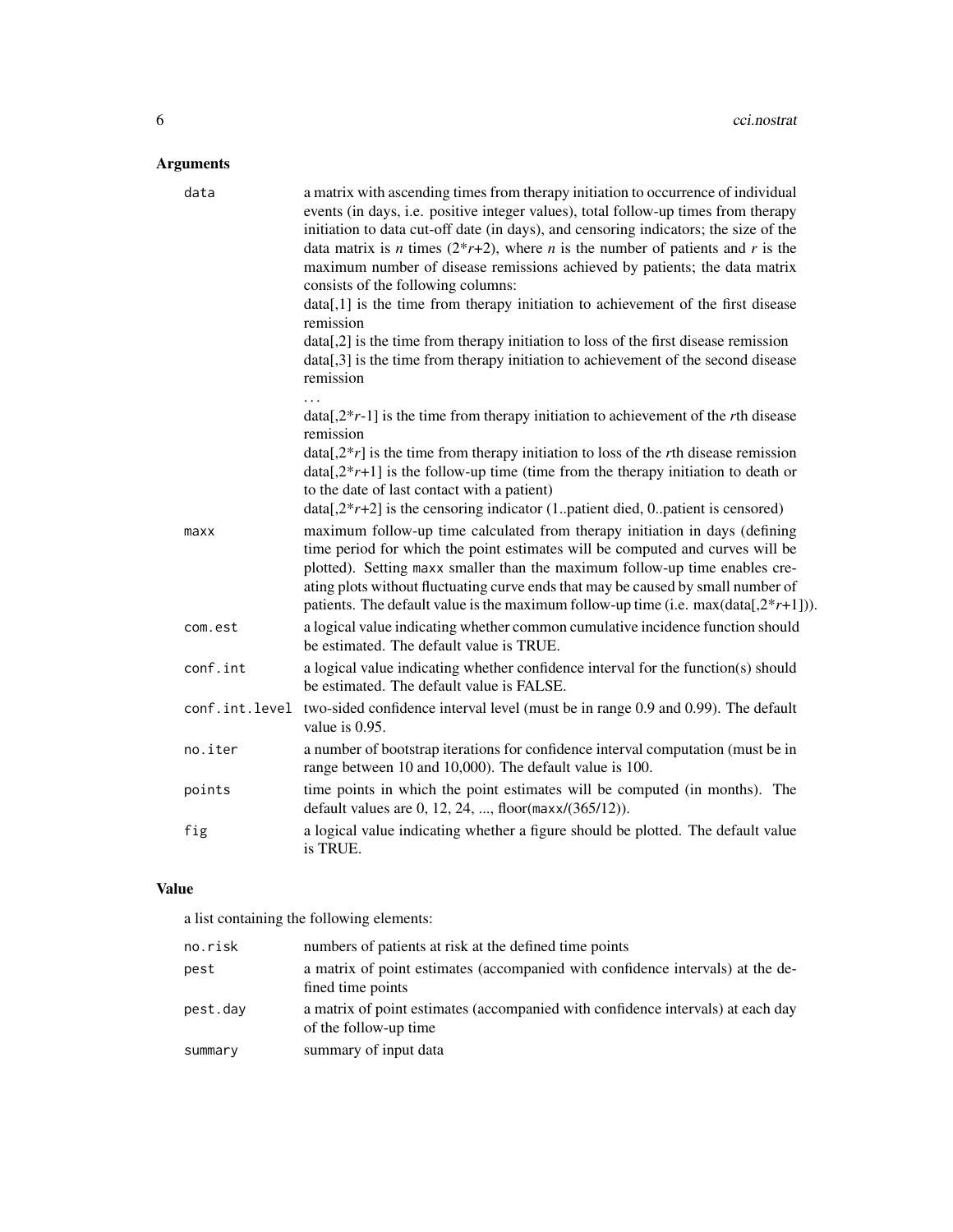#### <span id="page-6-0"></span>cci.pest 7

# Author(s)

Eva Janousova, Tomas Pavlik Institute of Biostatistics and Analyses Masaryk University, Brno, Czech Republic < janousova@iba.muni.cz >

# References

Pavlik T., Janousova E., Pospisil Z., et al. (2011). Estimation of current cumulative incidence of leukaemia-free patients and current leukaemia-free survival in chronic myeloid leukaemia in the era of modern pharmacotherapy. *BMC Med Res Methodol* 11:140.

#### See Also

[cci](#page-1-1)

#### Examples

# This is an internal function and is not usually called by user.

cci.pest *Estimates Current Cumulative Incidence (CCI) Function*

#### Description

This is an internal function and is not usually called by user.

This function estimates the current cumulative incidence (CCI), i.e. the probability that a patient is alive and in any disease remission after initiating his or her therapy.

#### Usage

cci.pest(E, LastContact, Exitus, maxx)

#### Arguments

E a matrix with ascending times from therapy initiation to occurrence of individual events (in days); the size of the data matrix is *n* times  $(2^*r)$ , where *n* is the number of patients and *r* is the maximum number of disease remissions achieved by patients; the data matrix consists of the following columns:

> E[,1] is the time from therapy initiation to achievement of the first disease remission

> E[,2] is the time from therapy initiation to loss of the first disease remission E[,3] is the time from therapy initiation to achievement of the second disease remission

E[,2\**r*-1] is the time from therapy initiation to achievement of the *r*th disease remission

 $E[2*r]$  is the time from therapy initiation to loss of the *r*th disease remission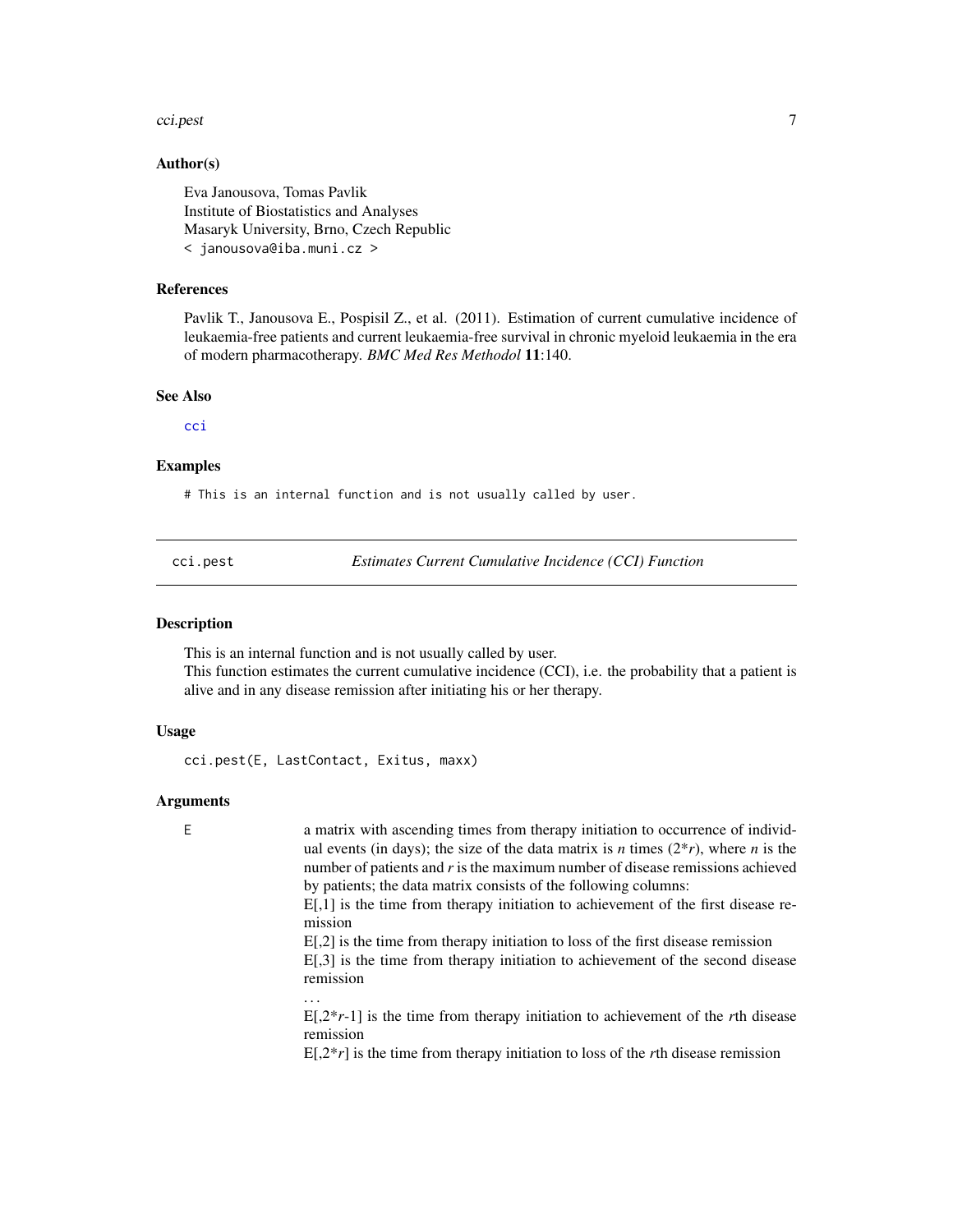<span id="page-7-0"></span>

| LastContact | a vector containing the follow-up time (time from therapy initiation to death or<br>to the date of last contact with a patient) |
|-------------|---------------------------------------------------------------------------------------------------------------------------------|
| Exitus      | a vector containing the censoring indicators (1., patient died, 0., patient is cen-<br>sored)                                   |
| maxx        | maximum follow-up time in days                                                                                                  |

# Value

| x | days from 0 to maximum follow-up time maxx |
|---|--------------------------------------------|
|   | CCI function estimates at each day         |

#### Author(s)

Eva Janousova, Tomas Pavlik Institute of Biostatistics and Analyses Masaryk University, Brno, Czech Republic < janousova@iba.muni.cz >

# References

Pavlik T., Janousova E., Pospisil Z., et al. (2011). Estimation of current cumulative incidence of leukaemia-free patients and current leukaemia-free survival in chronic myeloid leukaemia in the era of modern pharmacotherapy. *BMC Med Res Methodol* 11:140.

# See Also

[cci](#page-1-1)

#### Examples

# This is an internal function and is not usually called by user.

| cci.strat | Estimates Stratified Current Cumulative Incidence (CCI) and Com- |
|-----------|------------------------------------------------------------------|
|           | mon Cumulative Incidence (comCI) Functions                       |

#### Description

This is an internal function and is not usually called by user.

This function estimates the stratified current cumulative incidence (CCI), i.e. the probability that a patient is alive and in any disease remission after initiating his or her therapy. Optionally, this function estimates the stratified common cumulative incidence (comCI) function. Moreover, statistical test can be applied to compare the risk groups.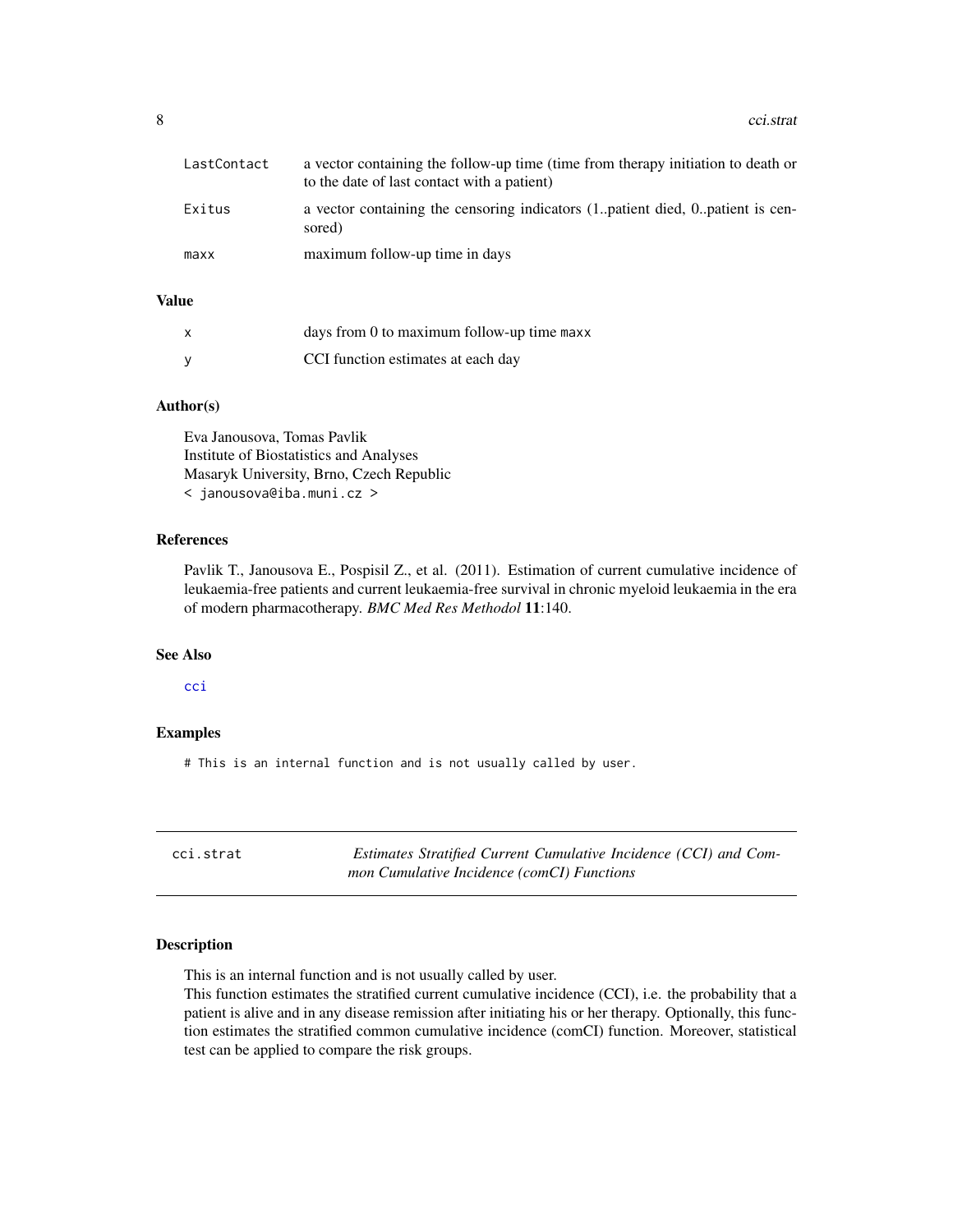#### cci.strat 9

# Usage

```
cci.strat(data, stratf = NULL, maxx = NULL, com.est = TRUE,
          conf.int = FALSE, conf.int.level = NULL,
          no.iter = NULL, points = NULL, fig = TRUE,
          pvals = FALSE, pval.test = NULL)
```

| data     | a matrix with ascending times from therapy initiation to occurrence of individual<br>events (in days, i.e. positive integer values), total follow-up times from therapy<br>initiation to data cut-off date (in days), and censoring indicators; the size of the<br>data matrix is <i>n</i> times $(2^*r+2)$ , where <i>n</i> is the number of patients and <i>r</i> is the<br>maximum number of disease remissions achieved by patients; the data matrix<br>consists of the following columns:<br>data[,1] is the time from therapy initiation to achievement of the first disease<br>remission<br>data[,2] is the time from therapy initiation to loss of the first disease remission<br>data[,3] is the time from therapy initiation to achievement of the second disease<br>remission |
|----------|------------------------------------------------------------------------------------------------------------------------------------------------------------------------------------------------------------------------------------------------------------------------------------------------------------------------------------------------------------------------------------------------------------------------------------------------------------------------------------------------------------------------------------------------------------------------------------------------------------------------------------------------------------------------------------------------------------------------------------------------------------------------------------------|
|          | $data[2*r-1]$ is the time from therapy initiation to achievement of the rth disease<br>remission<br>$data[2*r]$ is the time from therapy initiation to loss of the rth disease remission<br>$data[2*r+1]$ is the follow-up time (time from the therapy initiation to death or<br>to the date of last contact with a patient)<br>$data[2*r+2]$ is the censoring indicator (1. patient died, 0. patient is censored)                                                                                                                                                                                                                                                                                                                                                                       |
| stratf   | stratification factor (maximum number of stratification levels is 8 because of<br>figure clarity)                                                                                                                                                                                                                                                                                                                                                                                                                                                                                                                                                                                                                                                                                        |
| maxx     | maximum follow-up time calculated from therapy initiation in days (defining<br>time period for which the point estimates will be computed and curves will be<br>plotted). Setting maxx smaller than the maximum follow-up time enables cre-<br>ating plots without fluctuating curve ends that may be caused by small number of<br>patients. The default value is the maximum follow-up time (i.e. $max(data[2*r+1])$ ).                                                                                                                                                                                                                                                                                                                                                                 |
| com.est  | a logical value indicating whether common cumulative incidence function should<br>be estimated. The default value is TRUE.                                                                                                                                                                                                                                                                                                                                                                                                                                                                                                                                                                                                                                                               |
| conf.int | a logical value indicating whether confidence interval for the function(s) should<br>be estimated. The default value is FALSE.                                                                                                                                                                                                                                                                                                                                                                                                                                                                                                                                                                                                                                                           |
|          | conf.int.level two-sided confidence interval level (must be in range 0.9 and 0.99). The default<br>value is 0.95.                                                                                                                                                                                                                                                                                                                                                                                                                                                                                                                                                                                                                                                                        |
| no.iter  | a number of bootstrap iterations for confidence interval computation (must be in<br>range between 10 and 10,000). The default value is 100.                                                                                                                                                                                                                                                                                                                                                                                                                                                                                                                                                                                                                                              |
| points   | time points in which the point estimates will be computed (in months). The<br>default values are 0, 12, 24, , floor( $max/(365/12)$ ).                                                                                                                                                                                                                                                                                                                                                                                                                                                                                                                                                                                                                                                   |
| fig      | a logical value indicating whether a figure should be plotted. The default value<br>is TRUE.                                                                                                                                                                                                                                                                                                                                                                                                                                                                                                                                                                                                                                                                                             |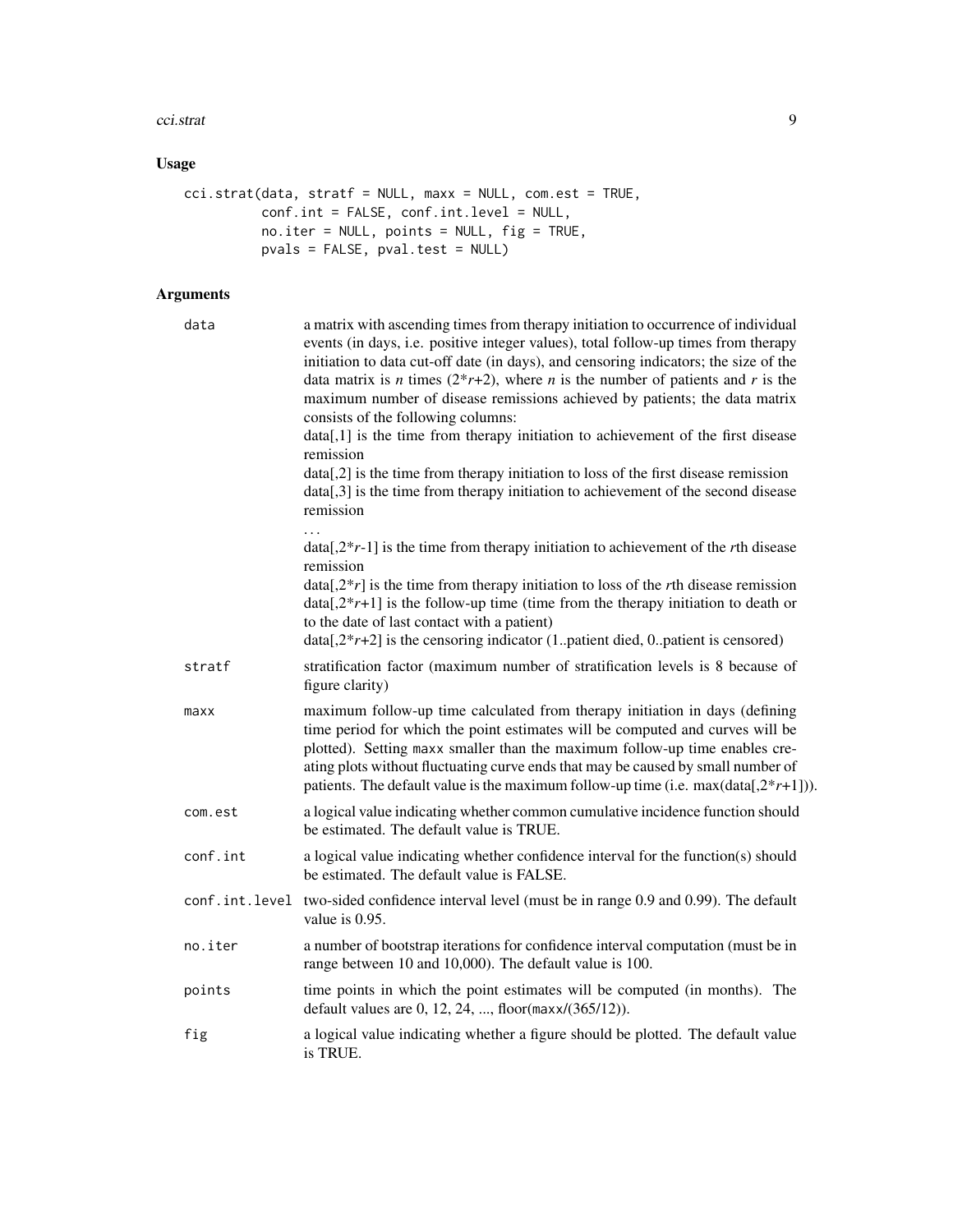<span id="page-9-0"></span>10 chisq.log

| pvals     | a logical value indicating whether p-values for the comparison of stratified curves<br>at pre-defined time points should be computed. The default value is FALSE. |
|-----------|-------------------------------------------------------------------------------------------------------------------------------------------------------------------|
| pval.test | a type of a test that will be used for the computation of p-values. Possible values<br>are "naive", "log", "loglog". The default value is "loglog".               |

# Value

a list containing the following elements:

| no.risk  | numbers of patients at risk at the defined time points                                                   |
|----------|----------------------------------------------------------------------------------------------------------|
| pest     | a matrix of point estimates (accompanied with confidence intervals) at the de-<br>fined time points      |
| pest.day | a matrix of point estimates (accompanied with confidence intervals) at each day<br>of the follow-up time |
| pval     | p-values for the comparison of point estimates at the defined time points                                |
| summary  | summary of input data                                                                                    |

# Author(s)

Eva Janousova, Tomas Pavlik Institute of Biostatistics and Analyses Masaryk University, Brno, Czech Republic < janousova@iba.muni.cz >

# References

Pavlik T., Janousova E., Pospisil Z., et al. (2011). Estimation of current cumulative incidence of leukaemia-free patients and current leukaemia-free survival in chronic myeloid leukaemia in the era of modern pharmacotherapy. *BMC Med Res Methodol* 11:140.

#### See Also

[cci](#page-1-1)

# Examples

# This is an internal function and is not usually called by user.

<span id="page-9-1"></span>chisq.log *Compares Three or More Survival Estimates Using Log Test*

# Description

This is an internal function and is not usually called by user.

This function computes chi-square test for the comparison of three or more survival curves at fixed points in time using log transformation of the survival estimates.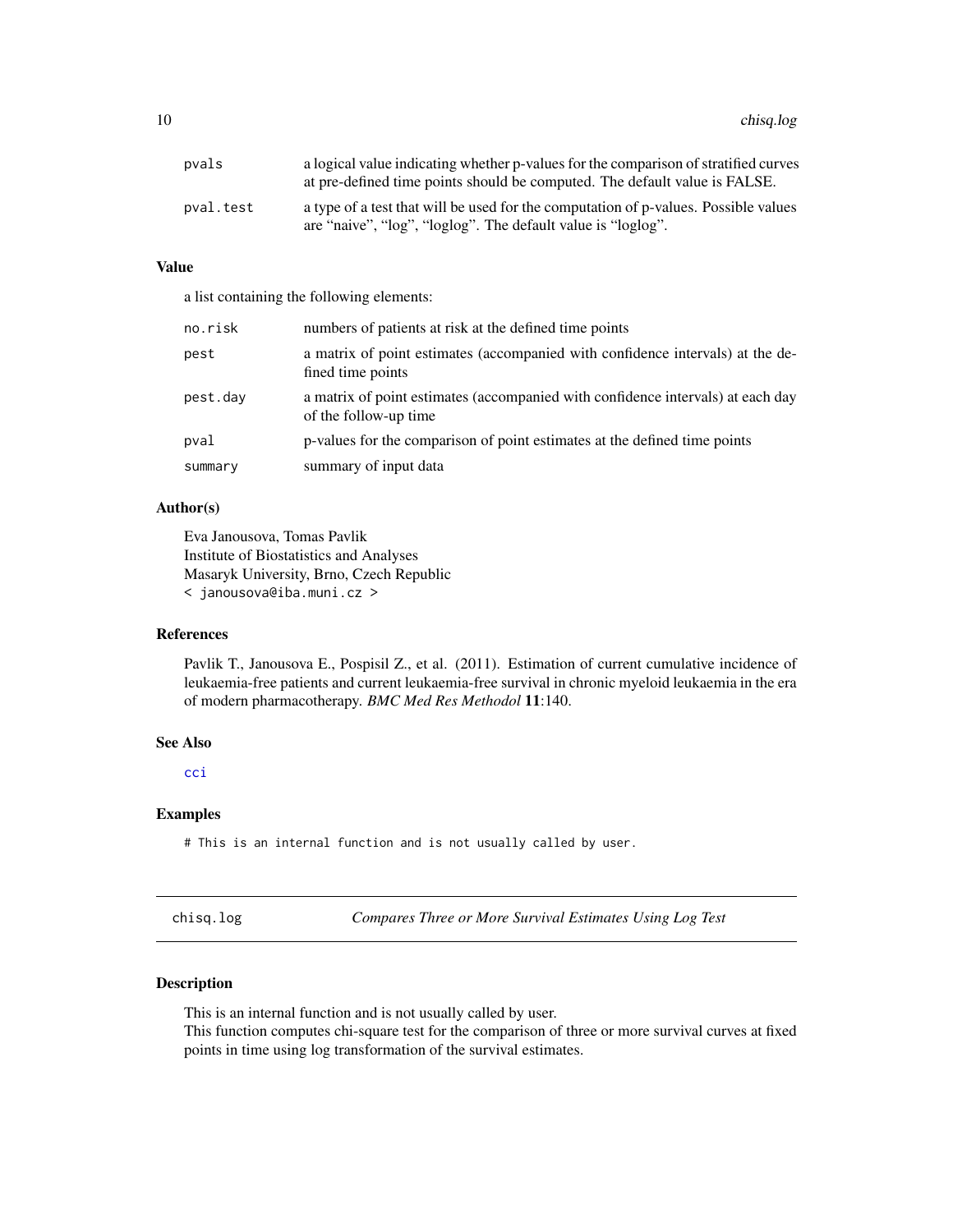# <span id="page-10-0"></span>chisq.loglog 11

# Usage

chisq.log(st, ot.sq)

#### Arguments

| st    | point estimates at fixed points in time |
|-------|-----------------------------------------|
| ot.sq | estimated variance                      |

# Value

chi-square test statistic

# Author(s)

Eva Janousova, Tomas Pavlik Institute of Biostatistics and Analyses Masaryk University, Brno, Czech Republic < janousova@iba.muni.cz >

# References

Klein J.P., Logan B., Harhoff M., et al. (2007). Analyzing survival curves at a fixed point in time. *Statistics in Medicine* 26:4505–4519.

# See Also

[cci](#page-1-1), [clfs](#page-12-1), [chisq.loglog](#page-10-1), [chisq.naive](#page-11-1)

# Examples

# This is an internal function and is not usually called by user.

<span id="page-10-1"></span>chisq.loglog *Compares Three or More Survival Estimates Using Complementary Log-log Test*

# Description

This is an internal function and is not usually called by user.

This function computes chi-square test for the comparison of three or more survival curves at fixed points in time using complementary log-log transformation of the survival estimates.

# Usage

chisq.loglog(st, ot.sq)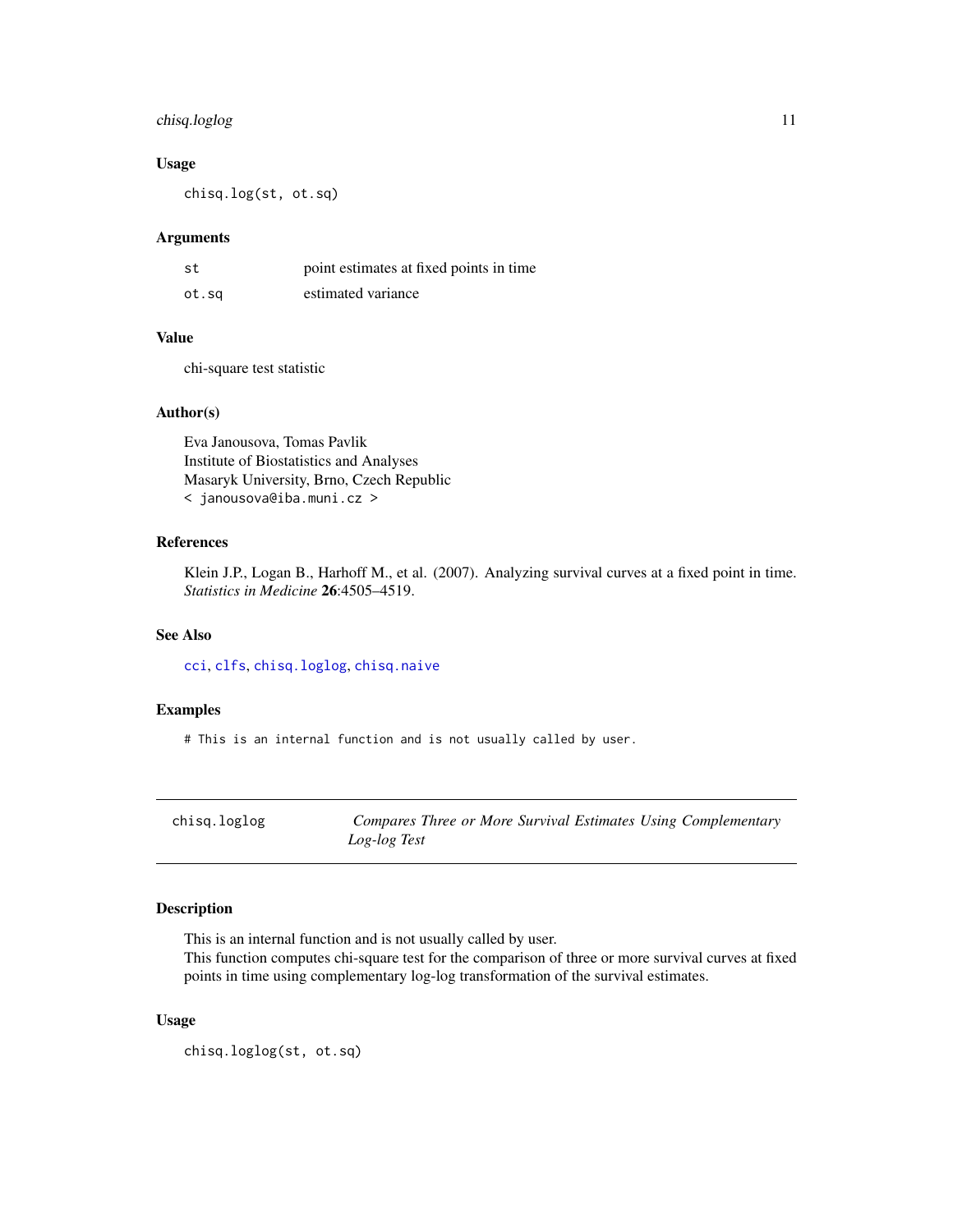# <span id="page-11-0"></span>12 chisq.naive

# Arguments

| st    | point estimates at fixed points in time |
|-------|-----------------------------------------|
| ot.sq | estimated variance                      |

# Value

chi-square test statistic

# Author(s)

Eva Janousova, Tomas Pavlik Institute of Biostatistics and Analyses Masaryk University, Brno, Czech Republic < janousova@iba.muni.cz >

# References

Klein J.P., Logan B., Harhoff M., et al. (2007). Analyzing survival curves at a fixed point in time. *Statistics in Medicine* 26:4505–4519.

# See Also

[cci](#page-1-1), [clfs](#page-12-1), [chisq.log](#page-9-1), [chisq.naive](#page-11-1)

# Examples

# This is an internal function and is not usually called by user.

<span id="page-11-1"></span>

| chisg.naive | Compares Three or More Survival Estimates Using Naive Chi-square |
|-------------|------------------------------------------------------------------|
|             | Test                                                             |

# Description

This is an internal function and is not usually called by user. This function computes naive chi-square test for the comparison of three or more survival curves at fixed points in time.

# Usage

chisq.naive(st, ot.sq)

| st    | point estimates at fixed points in time |
|-------|-----------------------------------------|
| ot.sq | estimated variance                      |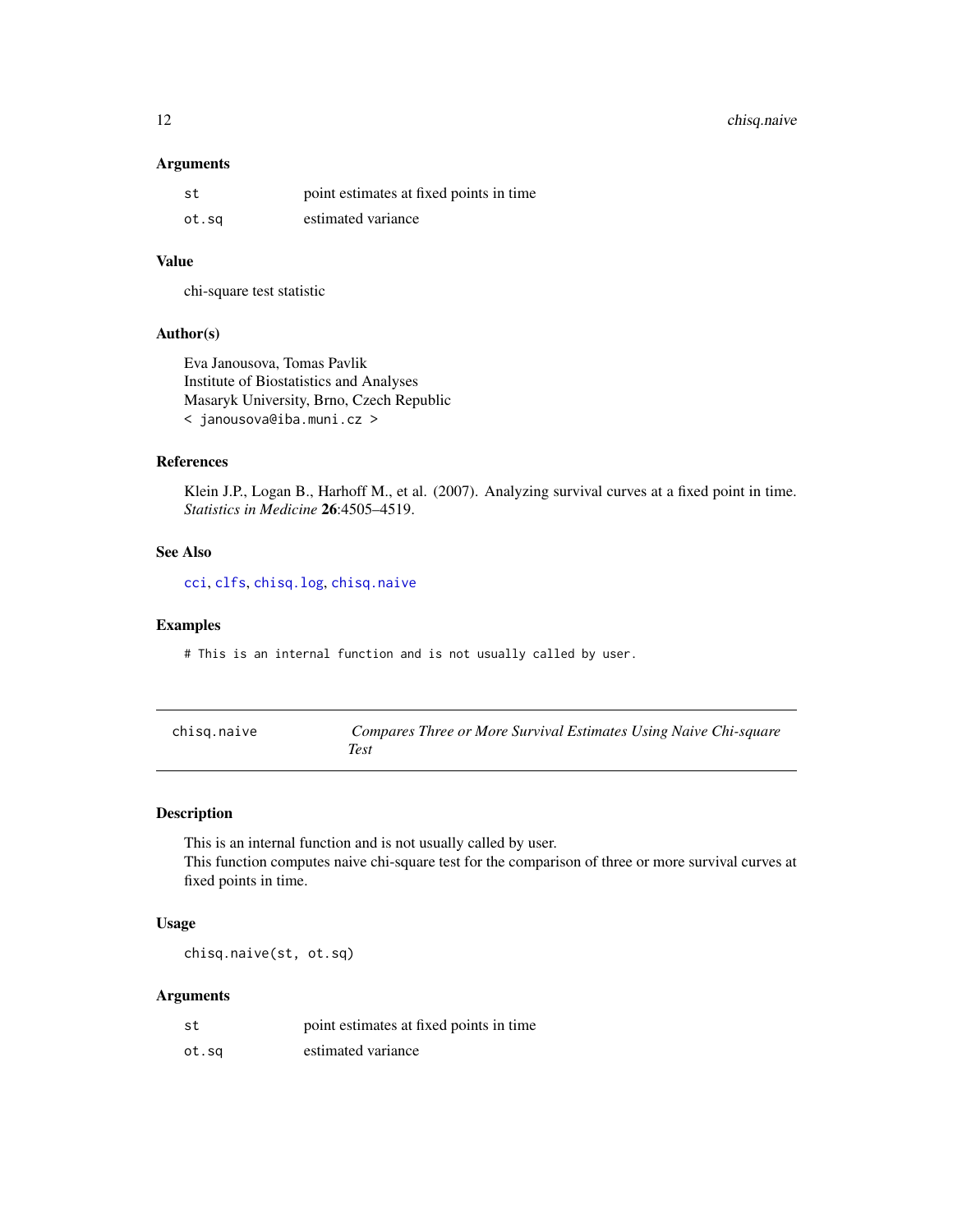#### <span id="page-12-0"></span> $clfs$  13

# Value

chi-square test statistic

#### Author(s)

Eva Janousova, Tomas Pavlik Institute of Biostatistics and Analyses Masaryk University, Brno, Czech Republic < janousova@iba.muni.cz >

#### References

Klein J.P., Logan B., Harhoff M., et al. (2007). Analyzing survival curves at a fixed point in time. *Statistics in Medicine* 26:4505–4519.

# See Also

[cci](#page-1-1), [clfs](#page-12-1), [chisq.log](#page-9-1), [chisq.loglog](#page-10-1)

#### Examples

# This is an internal function and is not usually called by user.

<span id="page-12-1"></span>

| ۰.<br>M. | ×<br>۰.<br>× |
|----------|--------------|

 $Estimates$  *Current Leukaemia-Free Survival (CLFS) and Common Leukaemia-Free Survival (LFS) Functions*

#### **Description**

This function estimates the current leukaemia-free survival (CLFS), i.e. the probability that a patient is alive and in any disease remission (e.g. complete cytogenetic remission in chronic myeloid leukaemia) after achieving the first disease remission. Optionally, this function estimates the common leukaemia-free survival (LFS), i.e. the probability that a patient is alive and in the first disease remission after achieving the first disease remission. The CLFS and LFS curves can also be stratified by risk factors. Moreover, statistical test can be applied to compare the risk groups. Only patients who achieved at least one disease remission during their treatment course are used for the estimation of the CLFS and LFS functions.

# Usage

```
clfs(data, max = NULL, com. est = TRUE, conf.int = FALSE,conf.int.level = NULL, no.iter = NULL, points = NULL,
    fig = TRUE, strat = FALSE, pvals = FALSE, pval.test = NULL)
```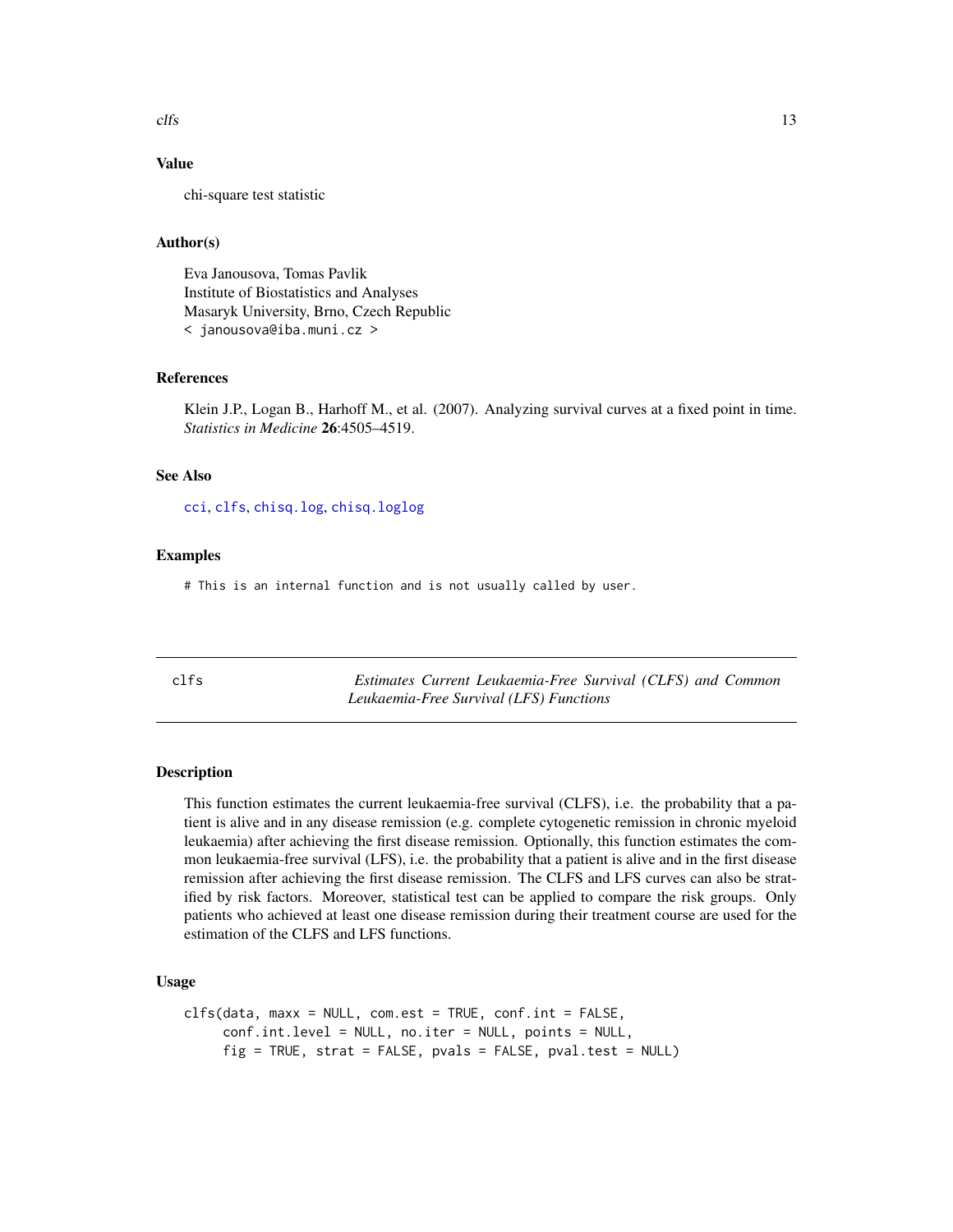| data     | a matrix with ascending times from therapy initiation to occurrence of individual<br>events (in days, i.e. positive integer values), total follow-up times from therapy<br>initiation to data cut-off date (in days), and censoring indicators; moreover, a<br>vector for stratification factor may be included;<br>if no stratification factor is included, the size of the data matrix is $n$ times<br>$(2*r+2)$ , where <i>n</i> is the number of patients and <i>r</i> is the maximum number of<br>disease remissions achieved by patients;<br>if the data contain a stratification factor, the size of the data matrix is $n$ times<br>$(2*r+3)$ , where <i>n</i> is the number of patients and <i>r</i> is the maximum number of<br>disease remissions achieved by patients;<br>the data matrix consists of the following columns:<br>data[,1] is the time from therapy initiation to achievement of the first disease<br>remission<br>data[,2] is the time from therapy initiation to loss of the first disease remission<br>data[,3] is the time from therapy initiation to achievement of the second disease<br>remission |
|----------|------------------------------------------------------------------------------------------------------------------------------------------------------------------------------------------------------------------------------------------------------------------------------------------------------------------------------------------------------------------------------------------------------------------------------------------------------------------------------------------------------------------------------------------------------------------------------------------------------------------------------------------------------------------------------------------------------------------------------------------------------------------------------------------------------------------------------------------------------------------------------------------------------------------------------------------------------------------------------------------------------------------------------------------------------------------------------------------------------------------------------------|
|          | $data[.2*r-1]$ is the time from therapy initiation to achievement of the <i>r</i> th disease<br>remission<br>$data[.2*r]$ is the time from therapy initiation to loss of the rth disease remission<br>$data[2*r+1]$ is the follow-up time (time from the therapy initiation to death or<br>to the date of last contact with a patient)<br>$data[2*r+2]$ is the censoring indicator (1patient died, 0patient is censored)<br>$(data[, 2*r+3]$ is the stratification factor (maximum number of stratification lev-<br>els is 8 because of figure clarity))                                                                                                                                                                                                                                                                                                                                                                                                                                                                                                                                                                           |
| maxx     | maximum follow-up time calculated from the achievement of the first disease<br>remission in years (defining time period for which the point estimates will be<br>computed and curves will be plotted). Setting maxx smaller than the maximum<br>follow-up time enables creating plots without fluctuating curve ends that may be<br>caused by small number of patients. The default value is the maximum follow-<br>up time except the time from therapy initiation to achievement of the first disease<br>remission (i.e. max(data[, $2*r+1$ ]-data[,1])/365).                                                                                                                                                                                                                                                                                                                                                                                                                                                                                                                                                                    |
| com.est  | a logical value indicating whether common leukaemia-free survival function<br>should be estimated. The default value is TRUE.                                                                                                                                                                                                                                                                                                                                                                                                                                                                                                                                                                                                                                                                                                                                                                                                                                                                                                                                                                                                      |
| conf.int | a logical value indicating whether confidence interval for the function(s) should<br>be estimated. The default value is FALSE.                                                                                                                                                                                                                                                                                                                                                                                                                                                                                                                                                                                                                                                                                                                                                                                                                                                                                                                                                                                                     |
|          | conf.int.level two-sided confidence interval level (must be in range 0.9 and 0.99). The default<br>value is 0.95.                                                                                                                                                                                                                                                                                                                                                                                                                                                                                                                                                                                                                                                                                                                                                                                                                                                                                                                                                                                                                  |
| no.iter  | a number of bootstrap iterations for confidence interval computation (must be in<br>range between 10 and 10,000). The default value is 100.                                                                                                                                                                                                                                                                                                                                                                                                                                                                                                                                                                                                                                                                                                                                                                                                                                                                                                                                                                                        |
| points   | time points in which the point estimates will be computed (in months). The<br>default values are 0, 12, 24, , floor(maxx/(365/12)).                                                                                                                                                                                                                                                                                                                                                                                                                                                                                                                                                                                                                                                                                                                                                                                                                                                                                                                                                                                                |
| fig      | a logical value indicating whether a figure should be plotted. The default value<br>is TRUE.                                                                                                                                                                                                                                                                                                                                                                                                                                                                                                                                                                                                                                                                                                                                                                                                                                                                                                                                                                                                                                       |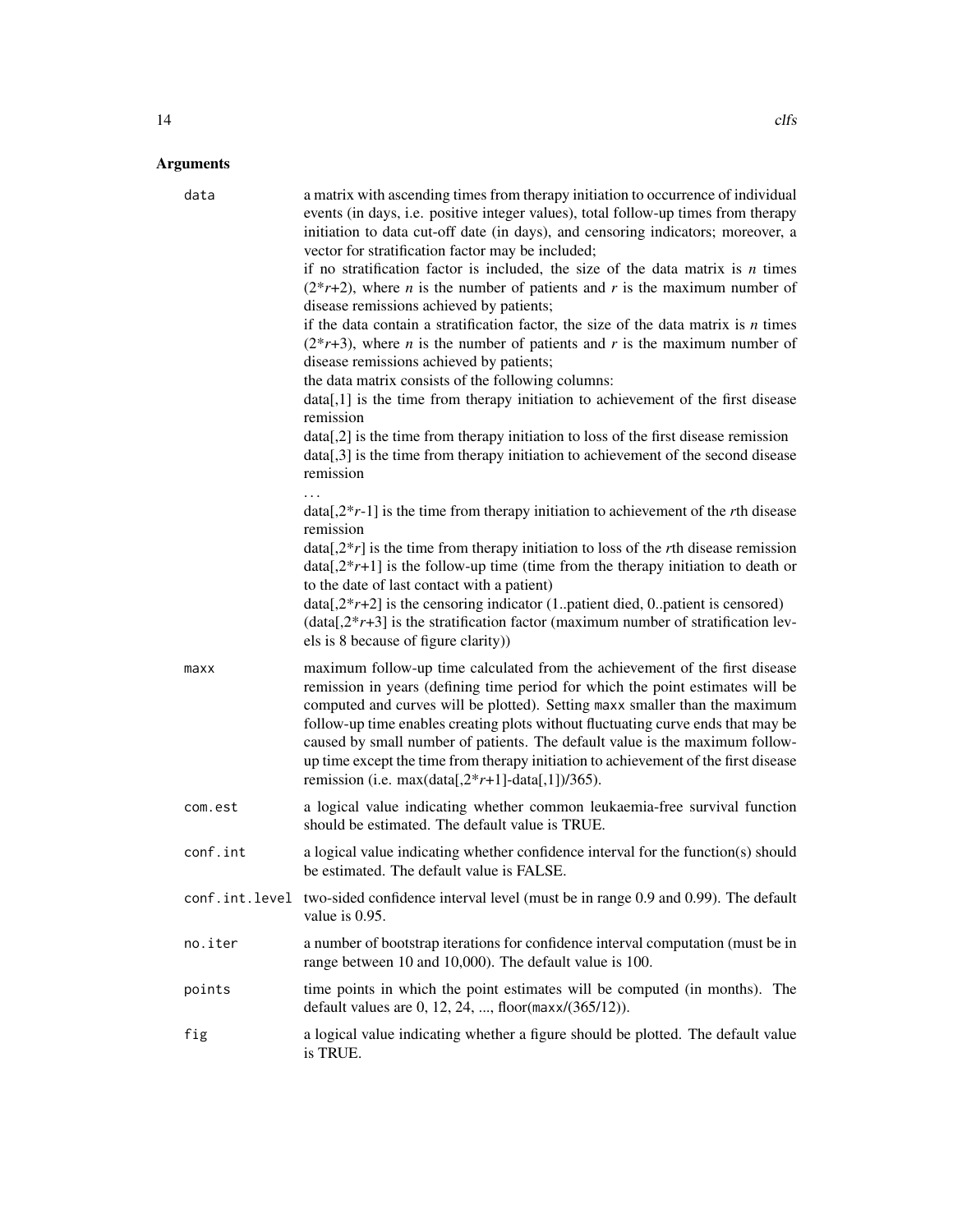<span id="page-14-0"></span>

| strat     | a logical value indicating whether a stratification factor is included. The default<br>value is FALSE.                                                            |
|-----------|-------------------------------------------------------------------------------------------------------------------------------------------------------------------|
| pvals     | a logical value indicating whether p-values for the comparison of stratified curves<br>at pre-defined time points should be computed. The default value is FALSE. |
| pval.test | a type of a test that will be used for the computation of p-values. Possible values<br>are "naive", "log", "loglog". The default value is "loglog".               |

# Value

a list containing the following elements:

| no.risk  | numbers of patients at risk at the defined time points                                                   |
|----------|----------------------------------------------------------------------------------------------------------|
| pest     | a matrix of point estimates (accompanied with confidence intervals) at the de-<br>fined time points      |
| pest.dav | a matrix of point estimates (accompanied with confidence intervals) at each day<br>of the follow-up time |
| pval     | p-values for the comparison of point estimates at the defined time points                                |
| summary  | summary of input data                                                                                    |

#### Author(s)

Eva Janousova, Tomas Pavlik Institute of Biostatistics and Analyses Masaryk University, Brno, Czech Republic < janousova@iba.muni.cz >

#### References

Pavlik T., Janousova E., Pospisil Z., et al. (2011). Estimation of current cumulative incidence of leukaemia-free patients and current leukaemia-free survival in chronic myeloid leukaemia in the era of modern pharmacotherapy. *BMC Med Res Methodol* 11:140.

#### See Also

[cci](#page-1-1)

# Examples

```
## 4 examples of CLFS estimation without stratification (and
## LFS estimation) with and without confidence intervals:
data(cml) # load example data set
cml \leq cml[,c(1:7)] # select event and follow-up times and death
           # (stratification factor is not included)
res <- clfs(cml) # CLFS + LFS without confidence intervals
res <- clfs(cml, com.est=FALSE) # CLFS without confidence
           # intervals
## Not run:
res <- clfs(cml, conf.int=TRUE, no.iter=10) # CLFS + LFS with
           # confidence intervals
```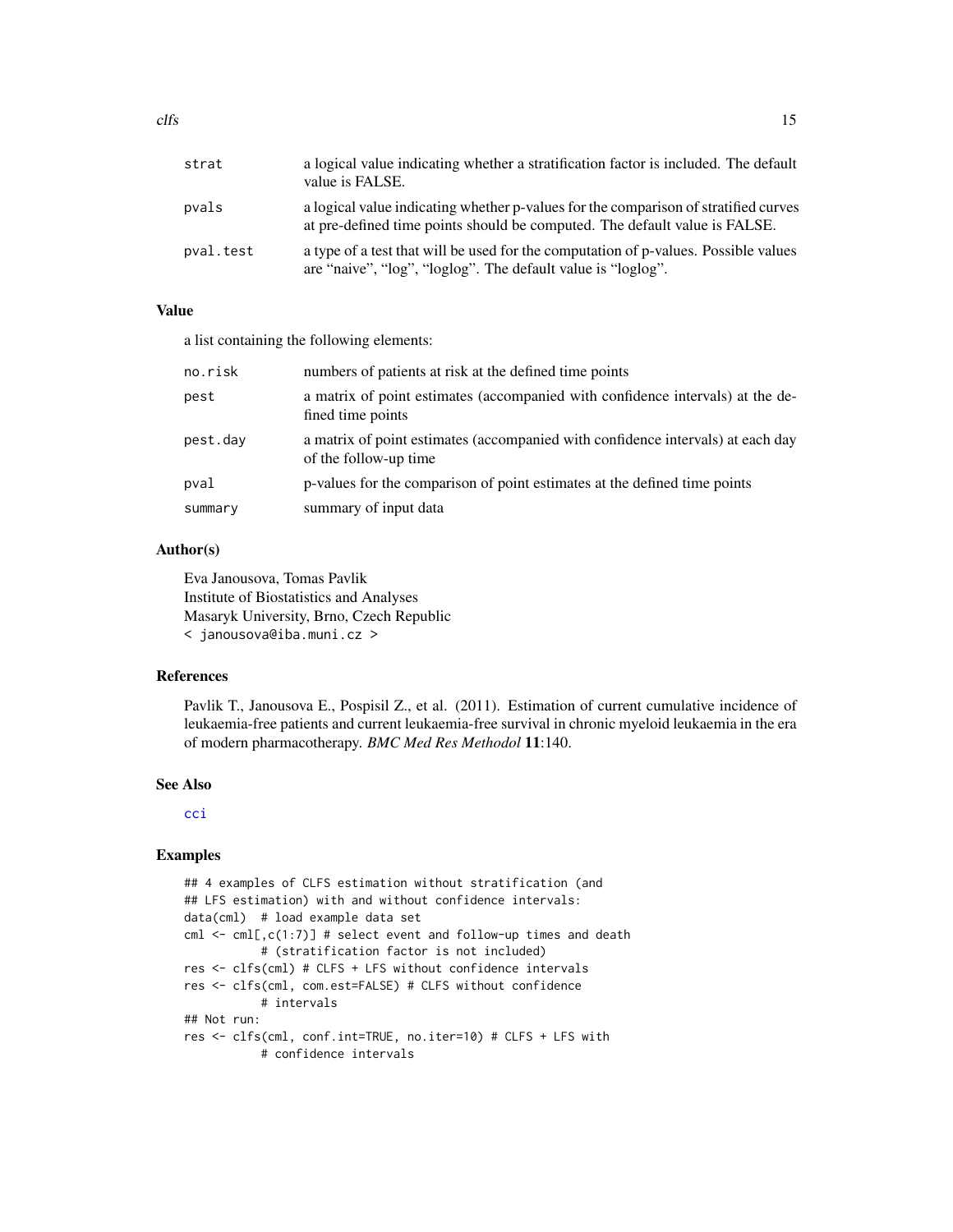```
res <- clfs(cml, com.est=FALSE, conf.int=TRUE, no.iter=10) # CLFS
           # with confidence intervals
## End(Not run)
## 4 examples of CLFS estimation with stratification (and LFS
## estimation) with and without confidence intervals:
data(cml) # load example data set
cml \le cml[,c(1:7,10)] # select event and follow-up times, death,
           # and the EUTOS score as a stratification parameter
res <- clfs(cml, strat=TRUE) # stratified CLFS + LFS without
           # confidence intervals
res <- clfs(cml, com.est=FALSE, strat=TRUE) # stratified CLFS
           # without confidence intervals
## Not run:
res <- clfs(cml, conf.int=TRUE, no.iter=10, strat=TRUE, pvals=TRUE)
           # stratified CLFS + LFS with confidence intervals
res <- clfs(cml, com.est=FALSE, conf.int=TRUE, no.iter=10,
           strat=TRUE, pvals=TRUE) # stratified CLFS with
           # confidence intervals
## End(Not run)
## Not run:
## As the function does not allow setting plot option (e.g. line
## colour, width and type), you can create a plot using the
## following commands:
data(cml) # load example data set
cml \leq cml[,c(1:7)] # select event and follow-up times and death
           # (stratification factor is not included)
res <- clfs(cml, conf.int=TRUE, no.iter=10) # CLFS + LFS with
           # confidence intervals
maxx <- max(res$pest.day[,1]) # maximum follow-up time in days
x=0:maxx
yrs <- floor(maxx/365) # maximum follow-up time in years
plot(0,1,pch='.',cex=0.01,xlim=c(0,maxx),ylim=c(0,1),axes=FALSE,
     xlab="Years after achievement of the first remission",
     ylab="Probability") # plot initialization
axis(2,at=seq(0,1,0.2)) # setting of points where tick-marks are
     # to be drawn on the y-axis
axis(1,at=seq(0,((yrs+1)*365),365),labels=seq(0,(yrs+1),1))
     # setting of points where tick-marks are to be drawn on the
     # x-axis
lines(x,res$pest.day[,2],type="S",lty=1,lwd=1) # lower confidence
     # interval for the CLFS function estimate
lines(x,res$pest.day[,3],type="S",lty=1,lwd=2) # CLFS estimate
lines(x,res$pest.day[,4],type="S",lty=1,lwd=1) # upper confidence
     # interval for the CLFS function estimate
lines(x,res$pest.day[,5],type="S",lty=2,lwd=1) # lower confidence
     # interval for the LFS function estimate
lines(x,res$pest.day[,6],type="S",lty=2,lwd=2) # LFS estimate
lines(x,res$pest.day[,7],type="S",lty=2,lwd=1) # upper confidence
     # interval for the LFS function estimate
legend("bottomright",legend=c("CLFS","95% conf. int.","LFS",
```
"95% conf. int."),lwd=c(2,1,2,1),lty=c(1,1,2,2),bty="n",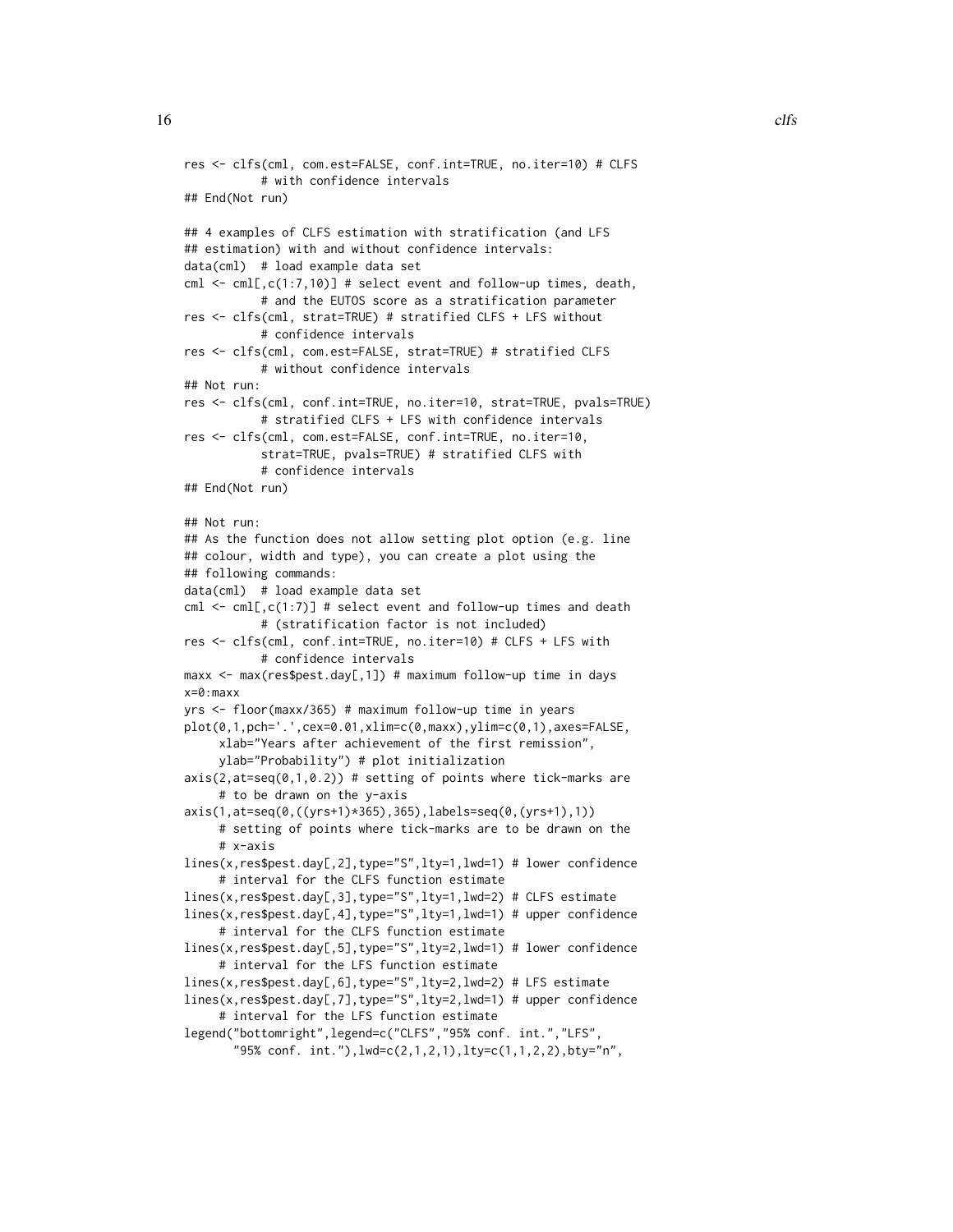#### <span id="page-16-0"></span>clfs.nostrat 17

cex=0.9) ## End(Not run)

clfs.nostrat *Estimates Current Leukaemia-Free Survival (CLFS) and Common Leukaemia-Free Survival (LFS) Functions Without Stratification*

# Description

This is an internal function and is not usually called by user.

This function estimates the unstratified current leukaemia-free survival (CLFS), i.e. the probability that a patient is alive and in any disease remission after achieving the first disease remission. Optionally, this function estimates the unstratified common leukaemia-free survival (LFS) function. Only patients who achieved at least one disease remission during their treatment course are used for the estimation of the CLFS and LFS functions.

# Usage

```
clfs.nostrat(data, maxx = NULL, com.est = TRUE, conf.int = FALSE,
             conf.int.level = NULL, no.iter = NULL,
             points = NULL, fig = TRUE)
```

| data | a matrix with ascending times from therapy initiation to occurrence of individual<br>events (in days, i.e. positive integer values), total follow-up times from therapy<br>initiation to data cut-off date (in days), and censoring indicators; the size of the<br>data matrix is <i>n</i> times $(2^*r+2)$ , where <i>n</i> is the number of patients and <i>r</i> is the<br>maximum number of disease remissions achieved by patients; the data matrix<br>consists of the following columns: |
|------|------------------------------------------------------------------------------------------------------------------------------------------------------------------------------------------------------------------------------------------------------------------------------------------------------------------------------------------------------------------------------------------------------------------------------------------------------------------------------------------------|
|      | data[,1] is the time from therapy initiation to achievement of the first disease<br>remission                                                                                                                                                                                                                                                                                                                                                                                                  |
|      | $data[2]$ is the time from therapy initiation to loss of the first disease remission<br>$data[,3]$ is the time from therapy initiation to achievement of the second disease<br>remission                                                                                                                                                                                                                                                                                                       |
|      | $data[2*r-1]$ is the time from therapy initiation to achievement of the rth disease<br>remission                                                                                                                                                                                                                                                                                                                                                                                               |
|      | $data[2*r]$ is the time from therapy initiation to loss of the rth disease remission<br>$data[2*r+1]$ is the follow-up time (time from the therapy initiation to death or<br>to the date of last contact with a patient)                                                                                                                                                                                                                                                                       |
|      | $data[2*r+2]$ is the censoring indicator (1patient died, 0patient is censored)                                                                                                                                                                                                                                                                                                                                                                                                                 |
| maxx | maximum follow-up time calculated from the achievement of the first disease<br>remission in days (defining time period for which the point estimates will be<br>computed and curves will be plotted). Setting maxx smaller than the maximum<br>follow-up time enables creating plots without fluctuating curve ends that may be                                                                                                                                                                |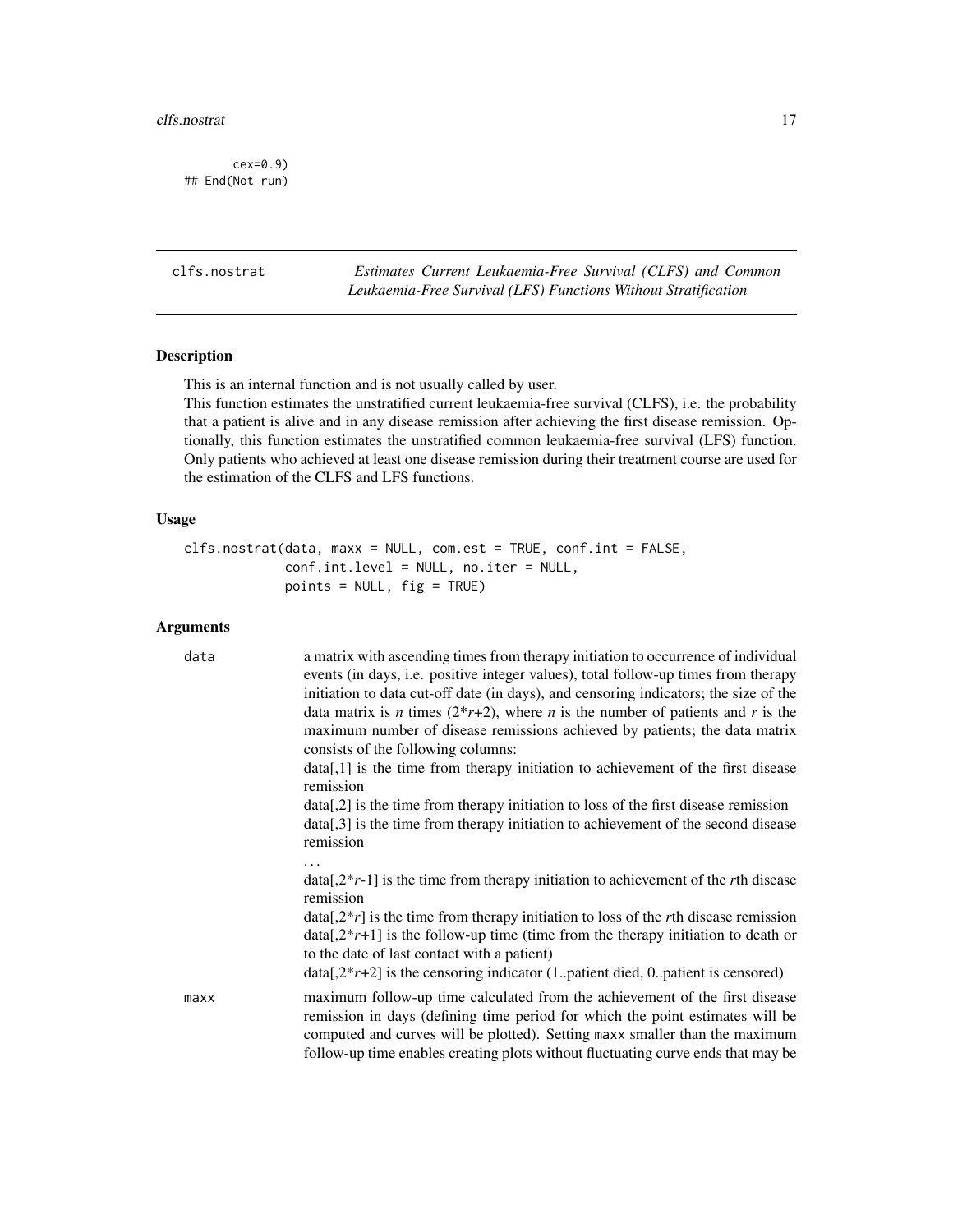<span id="page-17-0"></span>

|          | caused by small number of patients. The default value is the maximum follow-<br>up time except the time from therapy initiation to achievement of the first disease<br>remission (i.e. max(data[, $2*r+1$ ]-data[,1])). |
|----------|-------------------------------------------------------------------------------------------------------------------------------------------------------------------------------------------------------------------------|
| com.est  | a logical value indicating whether common cumulative incidence function should<br>be estimated. The default value is TRUE.                                                                                              |
| conf.int | a logical value indicating whether confidence interval for the function(s) should<br>be estimated. The default value is FALSE.                                                                                          |
|          | conf.int.level two-sided confidence interval level (must be in range 0.9 and 0.99). The default<br>value is $0.95$ .                                                                                                    |
| no.iter  | a number of bootstrap iterations for confidence interval computation (must be in<br>range between 10 and 10,000). The default value is 100.                                                                             |
| points   | time points in which the point estimates will be computed (in months). The<br>default values are 0, 12, 24, , floor( $max/(365/12)$ ).                                                                                  |
| fig      | a logical value indicating whether a figure should be plotted. The default value<br>is TRUE.                                                                                                                            |

# Value

a list containing the following elements:

| no.risk  | numbers of patients at risk at the defined time points                                                   |
|----------|----------------------------------------------------------------------------------------------------------|
| pest     | a matrix of point estimates (accompanied with confidence intervals) at the de-<br>fined time points      |
| pest.day | a matrix of point estimates (accompanied with confidence intervals) at each day<br>of the follow-up time |
| summary  | summary of input data                                                                                    |

# Author(s)

Eva Janousova, Tomas Pavlik Institute of Biostatistics and Analyses Masaryk University, Brno, Czech Republic < janousova@iba.muni.cz >

# References

Pavlik T., Janousova E., Pospisil Z., et al. (2011). Estimation of current cumulative incidence of leukaemia-free patients and current leukaemia-free survival in chronic myeloid leukaemia in the era of modern pharmacotherapy. *BMC Med Res Methodol* 11:140.

# See Also

[clfs](#page-12-1)

# Examples

# This is an internal function and is not usually called by user.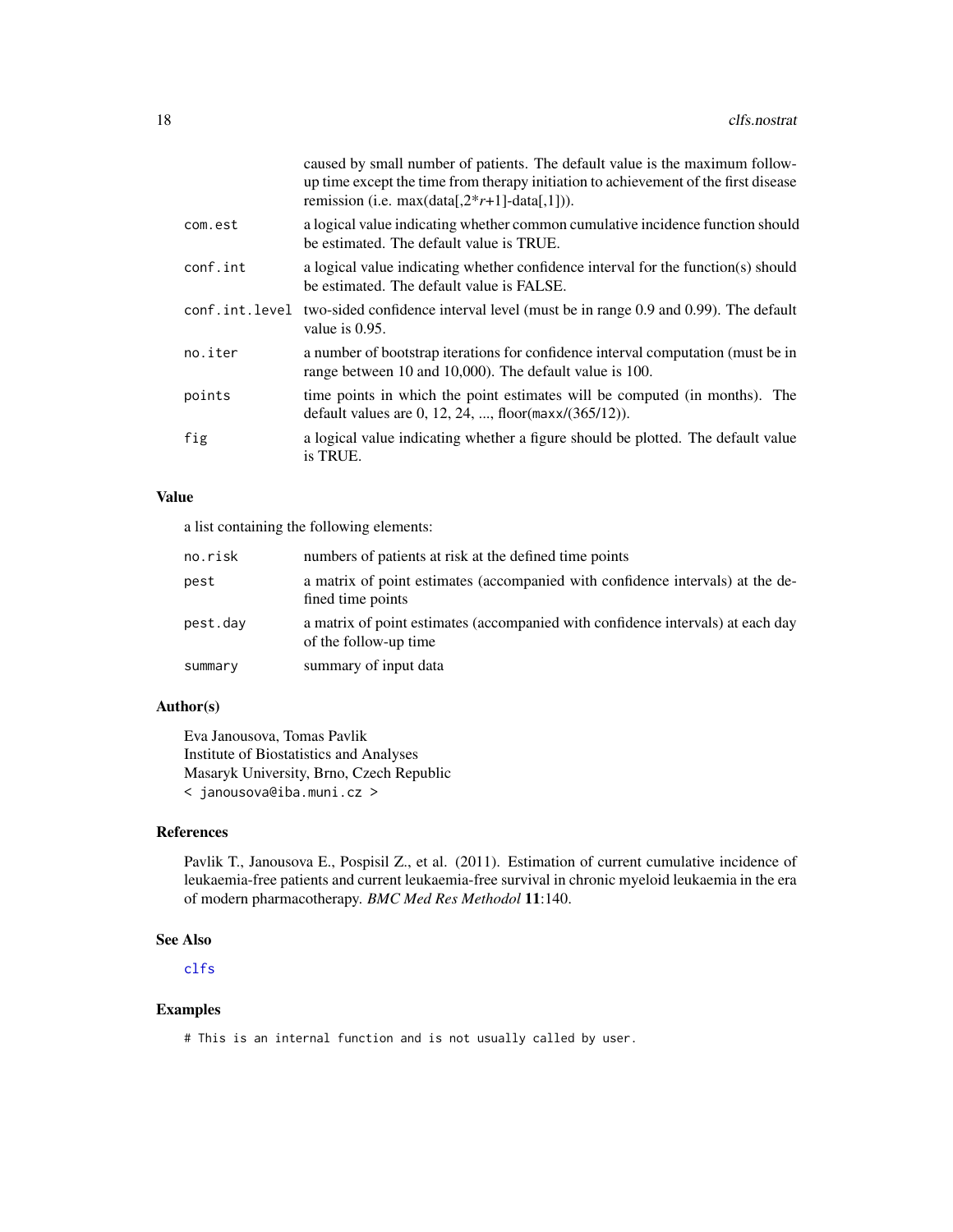<span id="page-18-0"></span>

# Description

This is an internal function and is not usually called by user.

This function estimates the current leukaemia-free survival (CLFS) function, i.e. the probability that a patient is alive and in any disease remission after achieving the first disease remission. Only patients who achieved at least one disease remission during their treatment course are used for the estimation of the CLFS function.

# Usage

clfs.pest(E, LastContact, Exitus, maxx)

#### Arguments

| E           | a matrix with ascending times from achievement of the first disease remission to<br>occurrence of individual events (in days); the size of the data matrix is $n$ times<br>$(2*r-1)$ , where <i>n</i> is the number of patients and <i>r</i> is the maximum number of dis-<br>ease remissions achieved by patients; the data matrix consists of the following<br>columns:<br>$E[,1]$ is the time from achievement of the first disease remission to loss of the |
|-------------|-----------------------------------------------------------------------------------------------------------------------------------------------------------------------------------------------------------------------------------------------------------------------------------------------------------------------------------------------------------------------------------------------------------------------------------------------------------------|
|             | first disease remission                                                                                                                                                                                                                                                                                                                                                                                                                                         |
|             | $E[0,2]$ is the time from achievement of the first disease remission to achievement<br>of the second disease remission                                                                                                                                                                                                                                                                                                                                          |
|             | $E[0,3]$ is the time from achievement of the first disease remission to loss of the<br>second disease remission                                                                                                                                                                                                                                                                                                                                                 |
|             | .                                                                                                                                                                                                                                                                                                                                                                                                                                                               |
|             | $E[2*r-2]$ is the time from achievement of the first disease remission to achieve-<br>ment of the rth disease remission                                                                                                                                                                                                                                                                                                                                         |
|             | $E[2*r-1]$ is the time from achievement of the first disease remission to loss of<br>the <i>r</i> th disease remission                                                                                                                                                                                                                                                                                                                                          |
| LastContact | a vector containing the follow-up time (time from achievement of the first dis-<br>ease remission to death or to the date of last contact with a patient)                                                                                                                                                                                                                                                                                                       |
| Exitus      | a vector containing the censoring indicators (1patient died, 0patient is cen-<br>sored)                                                                                                                                                                                                                                                                                                                                                                         |
| maxx        | maximum follow-up time in days                                                                                                                                                                                                                                                                                                                                                                                                                                  |
|             |                                                                                                                                                                                                                                                                                                                                                                                                                                                                 |

# Value

a list containing the following elements:

- x days from 0 to maximum follow-up time maxx
- y CLFS function estimates at each day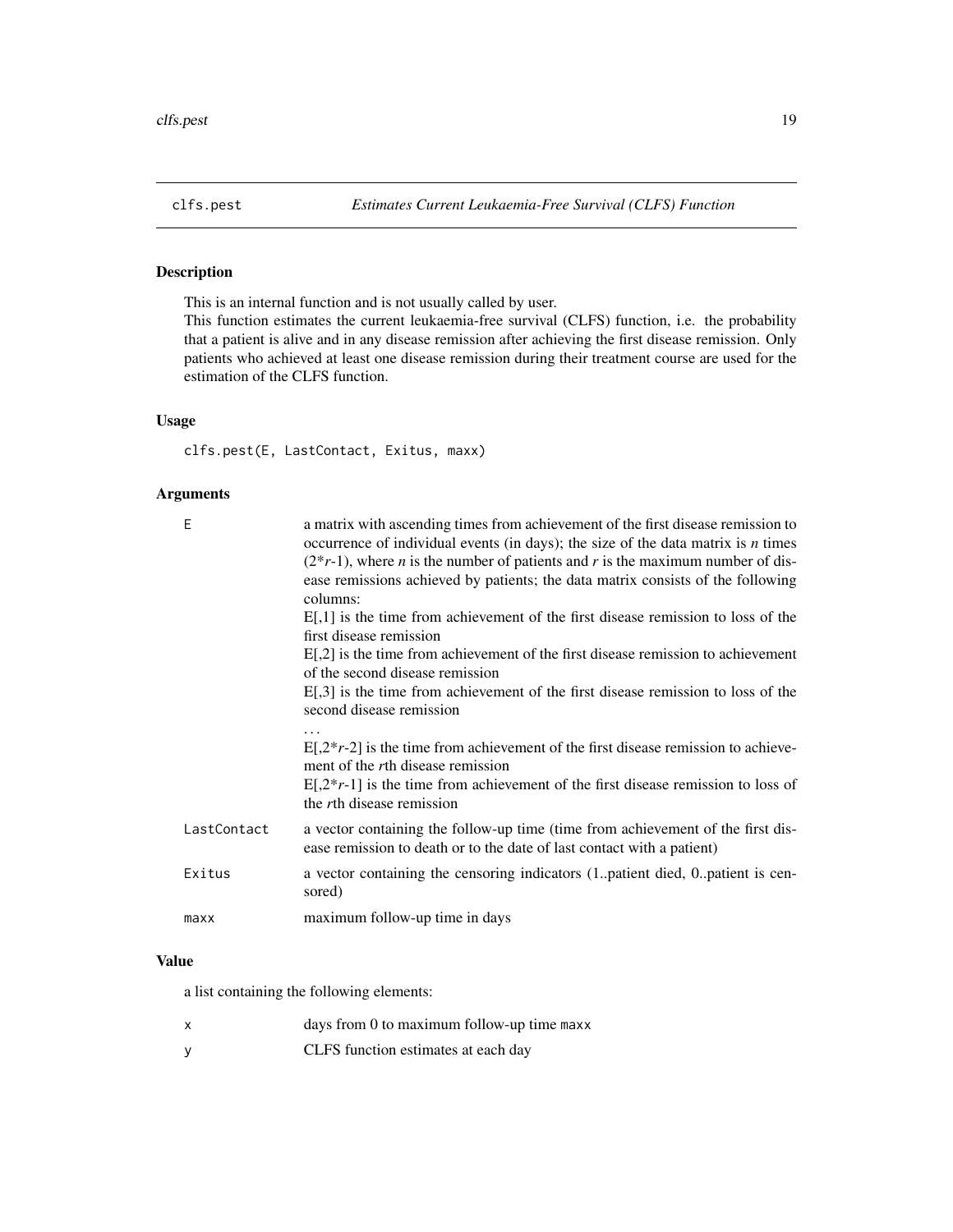20 clfs.strat

# Author(s)

Eva Janousova, Tomas Pavlik Institute of Biostatistics and Analyses Masaryk University, Brno, Czech Republic < janousova@iba.muni.cz >

# References

Pavlik T., Janousova E., Pospisil Z., et al. (2011). Estimation of current cumulative incidence of leukaemia-free patients and current leukaemia-free survival in chronic myeloid leukaemia in the era of modern pharmacotherapy. *BMC Med Res Methodol* 11:140.

#### See Also

[clfs](#page-12-1)

# Examples

# This is an internal function and is not usually called by user.

| clfs.strat | Estimates Stratified Current Leukaemia-Free Survival (CLFS) and |
|------------|-----------------------------------------------------------------|
|            | Common Leukaemia-Free Survival (LFS) Functions                  |

# **Description**

This is an internal function and is not usually called by user.

This function estimates the stratified current leukaemia-free survival (CLFS), i.e. the probability that a patient is alive and in any disease remission after achieving the first disease remission. Optionally, this function estimates the stratified common leukaemia-free survival (LFS) function. Moreover, statistical test can be applied to compare the risk groups. Only patients who achieved at least one disease remission during their treatment course are used for the estimation of the CLFS and LFS functions.

#### Usage

```
clfs.strat(data, stratf = NULL, maxx = NULL, com.est = TRUE,
           conf.int = FALSE, conf.int.level = NULL,
           no.iter = NULL, points = NULL, fig = TRUE,
           pvals = FALSE, pval.test = NULL)
```
# Arguments

data a matrix with ascending times from therapy initiation to occurrence of individual events (in days, i.e. positive integer values), total follow-up times from therapy initiation to data cut-off date (in days), and censoring indicators; the size of the data matrix is *n* times  $(2^*r+2)$ , where *n* is the number of patients and *r* is the

<span id="page-19-0"></span>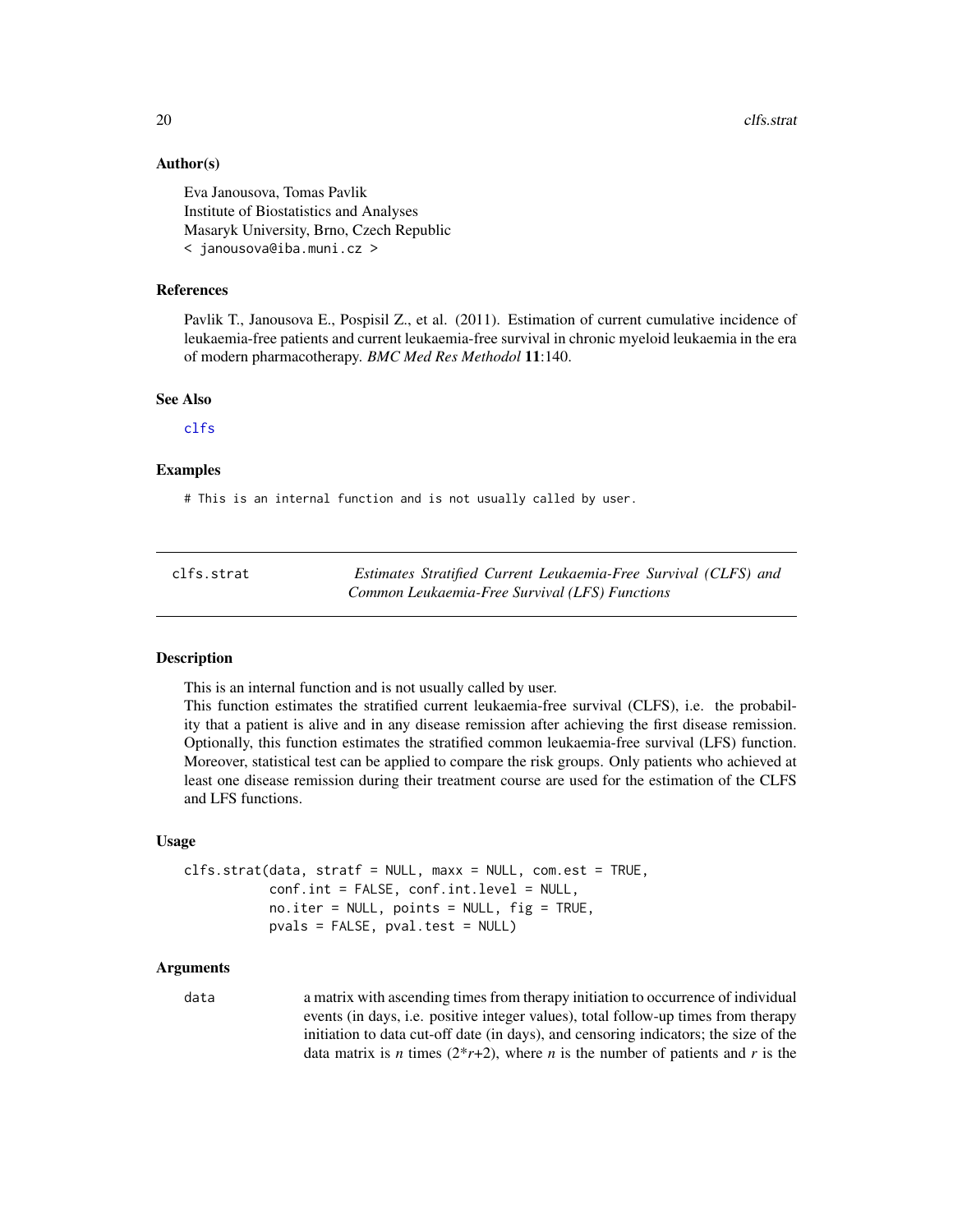|           | maximum number of disease remissions achieved by patients; the data matrix<br>consists of the following columns:<br>data[,1] is the time from therapy initiation to achievement of the first disease<br>remission<br>data[,2] is the time from therapy initiation to loss of the first disease remission<br>data[,3] is the time from therapy initiation to achievement of the second disease<br>remission                                                                                                                                                    |
|-----------|---------------------------------------------------------------------------------------------------------------------------------------------------------------------------------------------------------------------------------------------------------------------------------------------------------------------------------------------------------------------------------------------------------------------------------------------------------------------------------------------------------------------------------------------------------------|
|           | $data[2*r-1]$ is the time from therapy initiation to achievement of the rth disease<br>remission<br>$data[2*r]$ is the time from therapy initiation to loss of the rth disease remission<br>$data[.2*r+1]$ is the follow-up time (time from the therapy initiation to death or<br>to the date of last contact with a patient)<br>$data[2*r+2]$ is the censoring indicator (1patient died, 0patient is censored)                                                                                                                                               |
| stratf    | stratification factor (maximum number of stratification levels is 8 because of<br>figure clarity)                                                                                                                                                                                                                                                                                                                                                                                                                                                             |
| maxx      | maximum follow-up time calculated from the achievement of the first disease<br>remission in days (defining time period for which the point estimates will be<br>computed and curves will be plotted). Setting maxx smaller than the maximum<br>follow-up time enables creating plots without fluctuating curve ends that may be<br>caused by small number of patients. The default value is the maximum follow-<br>up time except the time from therapy initiation to achievement of the first disease<br>remission (i.e. $max(data[, 2*r+1] - data[, 1])$ ). |
| com.est   | a logical value indicating whether common cumulative incidence function should<br>be estimated. The default value is TRUE.                                                                                                                                                                                                                                                                                                                                                                                                                                    |
| conf.int  | a logical value indicating whether confidence interval for the function(s) should<br>be estimated. The default value is FALSE.                                                                                                                                                                                                                                                                                                                                                                                                                                |
|           | conf.int.level two-sided confidence interval level (must be in range 0.9 and 0.99). The default<br>value is 0.95.                                                                                                                                                                                                                                                                                                                                                                                                                                             |
| no.iter   | a number of bootstrap iterations for confidence interval computation (must be in<br>range between 10 and 10,000). The default value is 100.                                                                                                                                                                                                                                                                                                                                                                                                                   |
| points    | time points in which the point estimates will be computed (in months). The<br>default values are 0, 12, 24, , floor( $max/(365/12)$ ).                                                                                                                                                                                                                                                                                                                                                                                                                        |
| fig       | a logical value indicating whether a figure should be plotted. The default value<br>is TRUE.                                                                                                                                                                                                                                                                                                                                                                                                                                                                  |
| pvals     | a logical value indicating whether p-values for the comparison of stratified curves<br>at pre-defined time points should be computed. The default value is FALSE.                                                                                                                                                                                                                                                                                                                                                                                             |
| pval.test | a type of a test that will be used for the computation of p-values. Possible values<br>are "naive", "log", "loglog". The default value is "loglog".                                                                                                                                                                                                                                                                                                                                                                                                           |
|           |                                                                                                                                                                                                                                                                                                                                                                                                                                                                                                                                                               |

# Value

a list containing the following elements:

no.risk numbers of patients at risk at the defined time points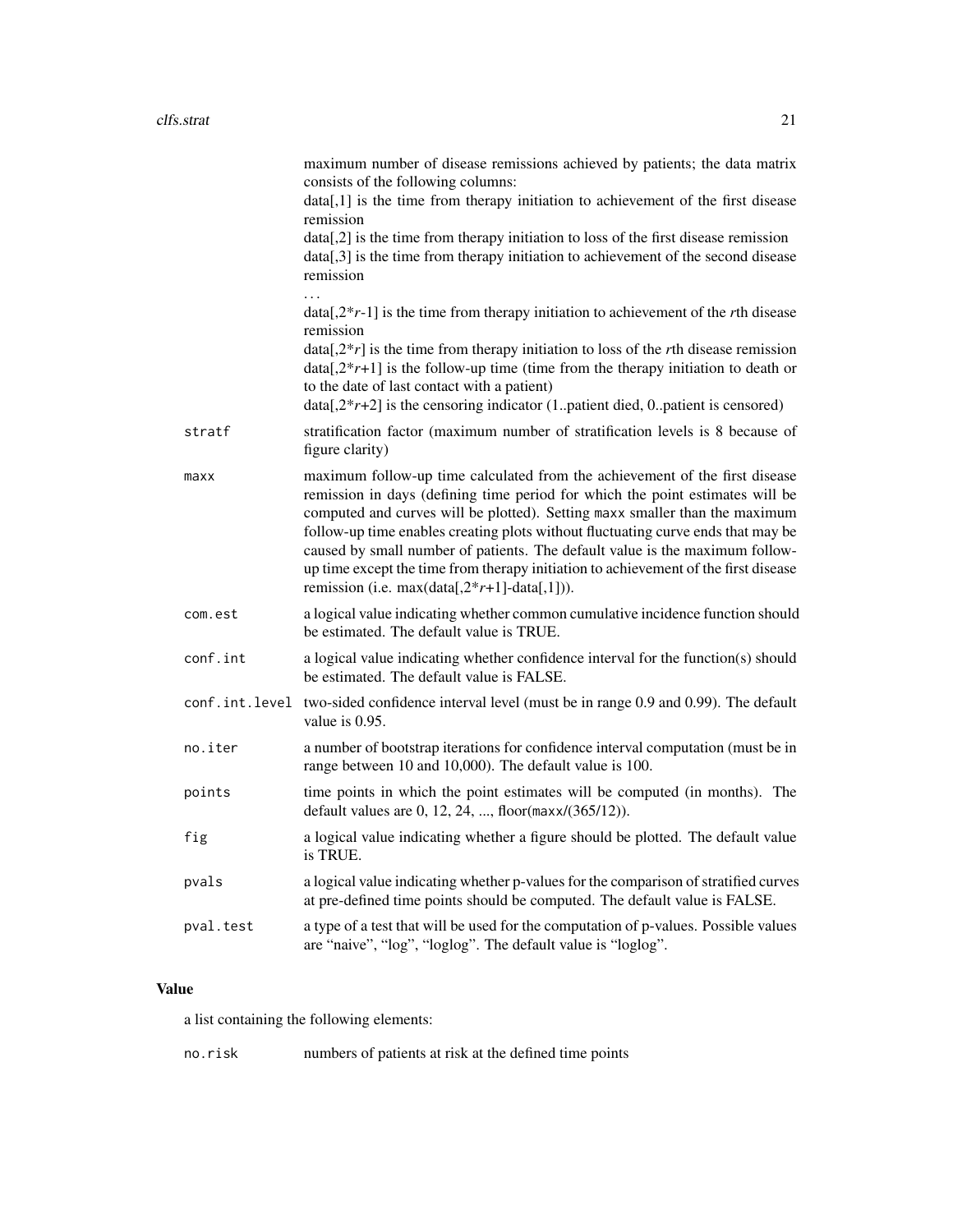<span id="page-21-0"></span>

| pest     | a matrix of point estimates (accompanied with confidence intervals) at the de-<br>fined time points      |
|----------|----------------------------------------------------------------------------------------------------------|
| pest.dav | a matrix of point estimates (accompanied with confidence intervals) at each day<br>of the follow-up time |
| pval     | p-values for the comparison of point estimates at the defined time points                                |
| summary  | summary of input data                                                                                    |

#### Author(s)

Eva Janousova, Tomas Pavlik Institute of Biostatistics and Analyses Masaryk University, Brno, Czech Republic < janousova@iba.muni.cz >

# References

Pavlik T., Janousova E., Pospisil Z., et al. (2011). Estimation of current cumulative incidence of leukaemia-free patients and current leukaemia-free survival in chronic myeloid leukaemia in the era of modern pharmacotherapy. *BMC Med Res Methodol* 11:140.

# See Also

[clfs](#page-12-1)

#### Examples

# This is an internal function and is not usually called by user.

cml *Data of Patients With Chronic Myeloid Leukaemia*

#### Description

data of patients with chronic myeloid leukaemia

#### Usage

data(cml)

#### Format

A data frame with 104 observations on the following 10 variables.

CCgR01 time from therapy initiation to achievement of the first disease remission loss\_CCgR01 time from therapy initiation to loss of the first disease remission CCgR02 time from therapy initiation to achievement of the second disease remission loss\_CCgR02 time from therapy initiation to loss of the second disease remission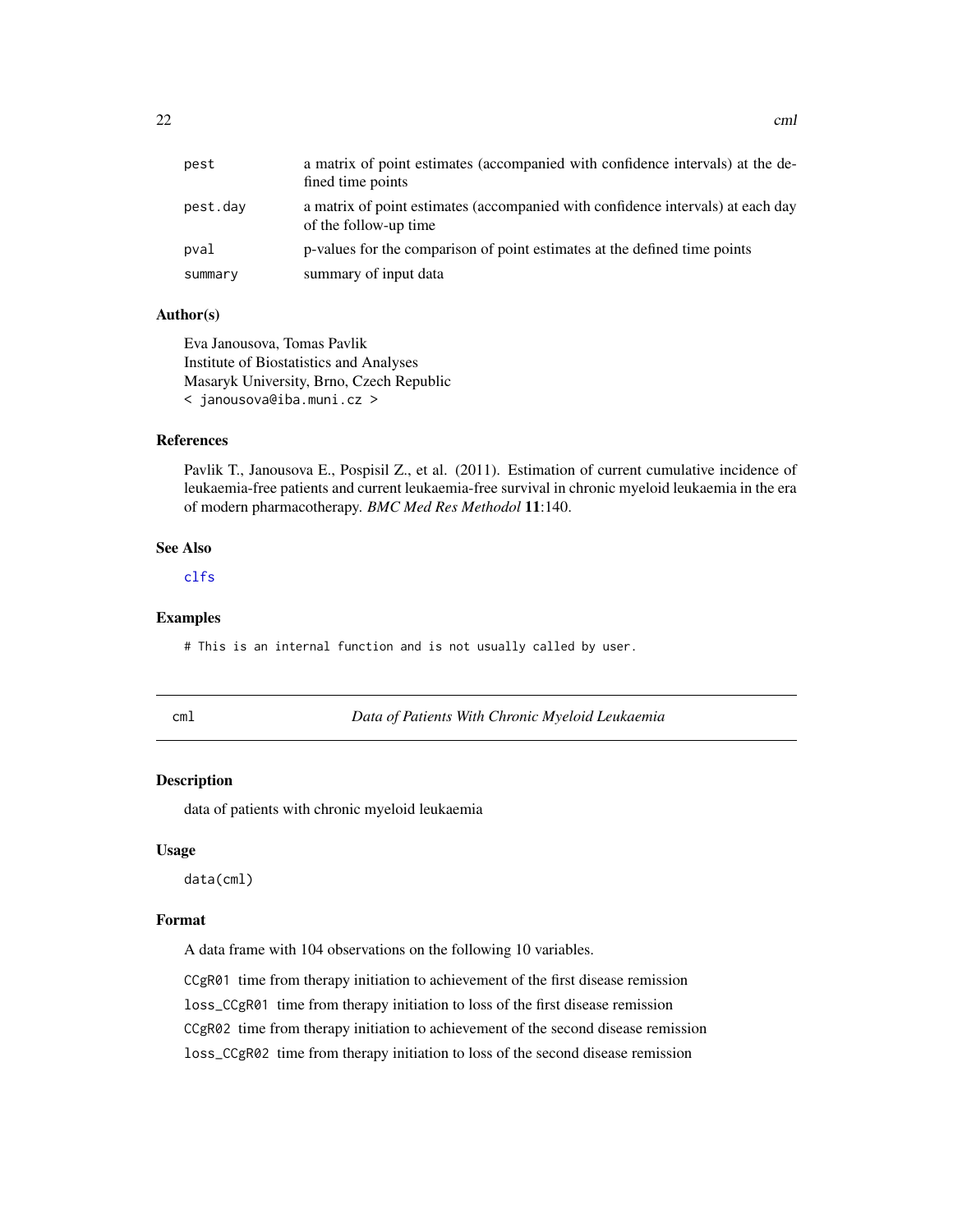# <span id="page-22-0"></span>comci.pest 23

CCgR03 time from therapy initiation to achievement of the third disease remission

follow.up follow-up time (time from therapy initiation to death or to the date of last contact with a patient)

death censoring indicator (1..patient died, 0..patient is censored)

sokal Sokal score (1..low-risk, 2..intermediate-risk, 3..high-risk)

euro Euro score (1..low-risk, 2..intermediate-risk, 3..high-risk)

eutos EUTOS score (0..low-risk, 1..high-risk)

#### Source

population-based, observational study, INFINITY (<http://www.leukemia-cell.org/en/>)

# References

Pavlik T., Janousova E., Pospisil Z., et al. (2011). Estimation of current cumulative incidence of leukaemia-free patients and current leukaemia-free survival in chronic myeloid leukaemia in the era of modern pharmacotherapy. *BMC Med Res Methodol* 11:140.

#### Examples

data(cml) str(cml)

comci.pest *Estimates Common Cumulative Incidence (comCI) Function*

#### Description

This is an internal function and is not usually called by user.

This function estimates the common cumulative incidence (comCI), i.e. the probability that a patient is alive and in the first disease remission after initiating his or her therapy.

#### Usage

comci.pest(t, LastContact, Exitus, maxx)

| t           | a vector containing the time from therapy initiation to achievement of the first<br>disease remission (in days)                 |
|-------------|---------------------------------------------------------------------------------------------------------------------------------|
| LastContact | a vector containing the follow-up time (time from therapy initiation to death or<br>to the date of last contact with a patient) |
| Exitus      | a vector containing the censoring indicators (1. patient died, 0. patient is cen-<br>sored)                                     |
| maxx        | maximum follow-up time in days                                                                                                  |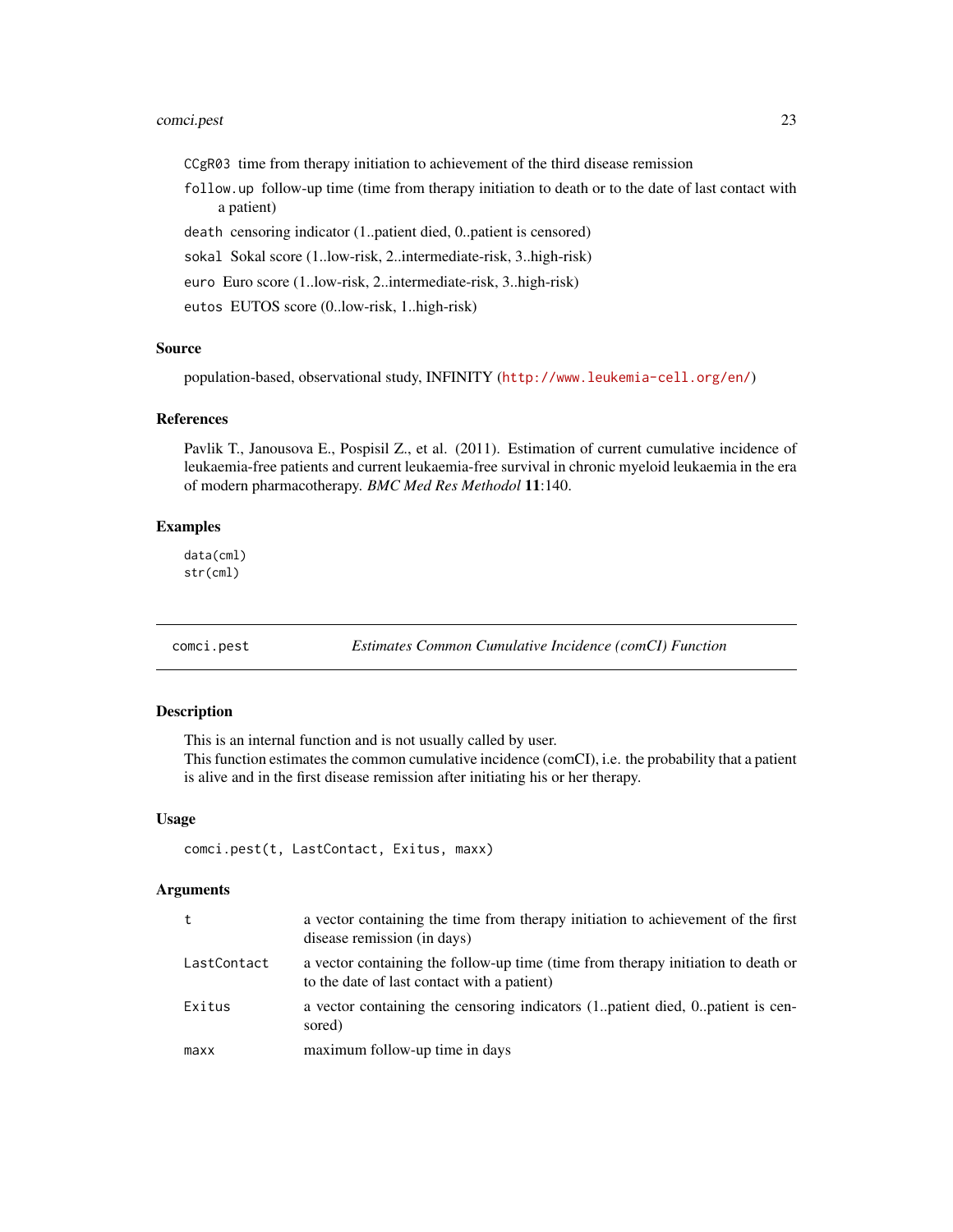24 lfs.pest

# Value

a list containing the following elements:

| x | days from 0 to maximum follow-up time maxx |
|---|--------------------------------------------|
|   | comCI function estimates at each day       |

#### Author(s)

Eva Janousova, Tomas Pavlik Institute of Biostatistics and Analyses Masaryk University, Brno, Czech Republic < janousova@iba.muni.cz >

# References

Pavlik T., Janousova E., Pospisil Z., et al. (2011). Estimation of current cumulative incidence of leukaemia-free patients and current leukaemia-free survival in chronic myeloid leukaemia in the era of modern pharmacotherapy. *BMC Med Res Methodol* 11:140.

# See Also

[cci](#page-1-1)

#### Examples

# This is an internal function and is not usually called by user.

lfs.pest *Estimates Common Leukaemia-Free Survival (LFS) Function*

# Description

This is an internal function and is not usually called by user.

This function estimates the common leukaemia-free survival (LFS) function, i.e. the probability that a patient is alive and in the first disease remission after achieving the first disease remission. Only patients who achieved at least one disease remission during their treatment course are used for the estimation of the LFS function.

# Usage

lfs.pest(t, LastContact, Exitus, maxx)

<span id="page-23-0"></span>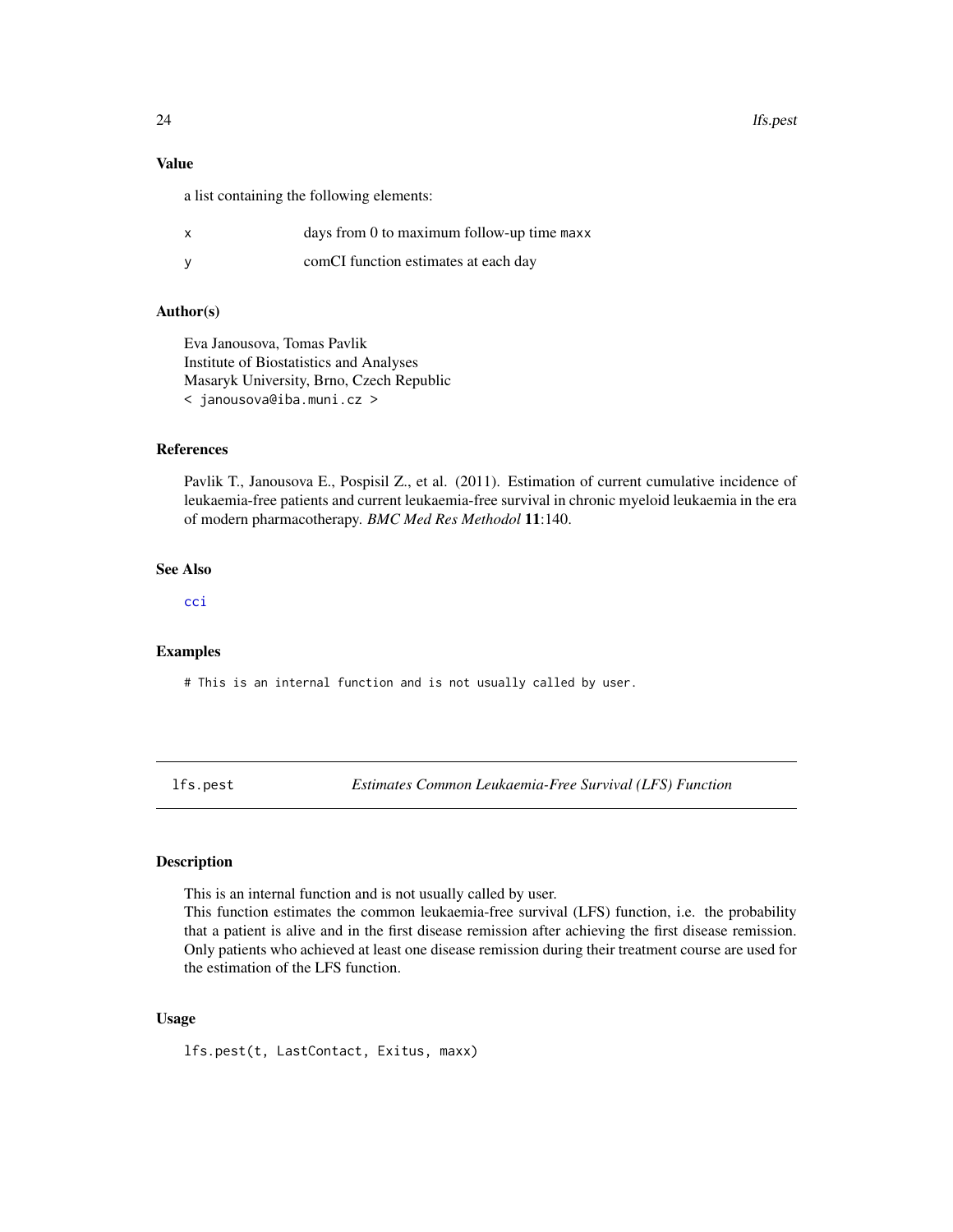#### <span id="page-24-0"></span>pvals.2cat 25

# Arguments

| t           | a vector containing the time from achievement of the first disease remission to<br>loss of the first disease remission (in days)                          |
|-------------|-----------------------------------------------------------------------------------------------------------------------------------------------------------|
| LastContact | a vector containing the follow-up time (time from achievement of the first dis-<br>ease remission to death or to the date of last contact with a patient) |
| Exitus      | a vector containing the censoring indicators (1. patient died, 0. patient is cen-<br>sored)                                                               |
| maxx        | maximum follow-up time in days                                                                                                                            |

# Value

a list containing the following elements:

| days from 0 to maximum follow-up time maxx |
|--------------------------------------------|
| LFS function estimates at each day         |

# Author(s)

Eva Janousova, Tomas Pavlik Institute of Biostatistics and Analyses Masaryk University, Brno, Czech Republic < janousova@iba.muni.cz >

#### References

Pavlik T., Janousova E., Pospisil Z., et al. (2011). Estimation of current cumulative incidence of leukaemia-free patients and current leukaemia-free survival in chronic myeloid leukaemia in the era of modern pharmacotherapy. *BMC Med Res Methodol* 11:140.

# See Also

[clfs](#page-12-1)

# Examples

# This is an internal function and is not usually called by user.

<span id="page-24-1"></span>

| pvals.2cat | Computes p-Values for The Comparison of Two Survival Curves at |
|------------|----------------------------------------------------------------|
|            | <i>Fixed Points in Time</i>                                    |

# Description

This is an internal function and is not usually called by user.

This function computes p-values for the comparison of two survival curves at fixed time points.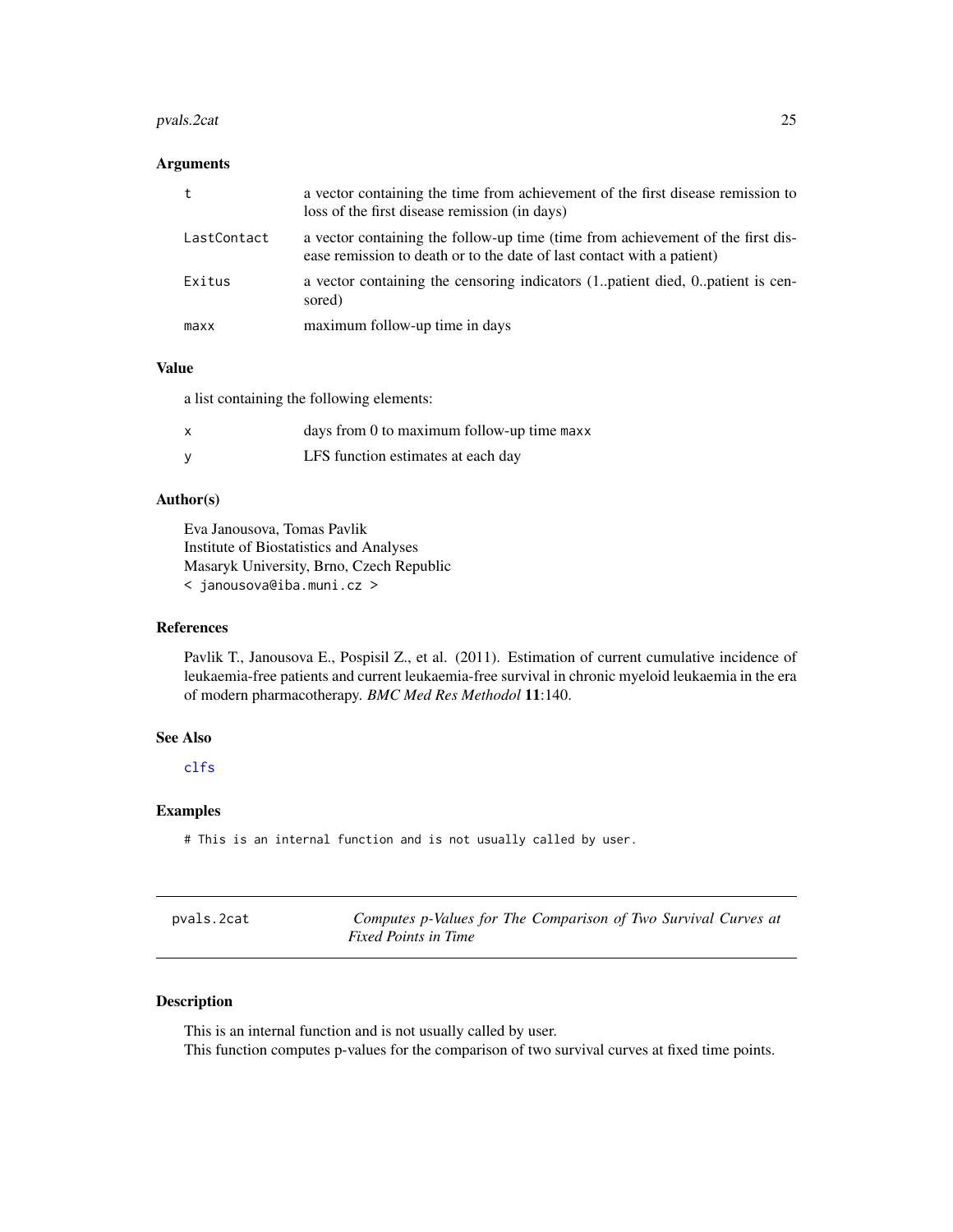# Usage

pvals.2cat(pest, pval.test)

# Arguments

| pest      | a matrix of point estimates accompanied with confidence intervals at fixed time<br>points                                              |
|-----------|----------------------------------------------------------------------------------------------------------------------------------------|
| pval.test | a type of a test used for the computation of p-values. Possible values are "naive".<br>"log", "loglog". The default value is "loglog". |

# Value

a vector containing p-values for the comparison of the point estimates at fixed time points

#### Author(s)

Eva Janousova, Tomas Pavlik Institute of Biostatistics and Analyses Masaryk University, Brno, Czech Republic < janousova@iba.muni.cz >

# References

Klein J.P., Logan B., Harhoff M., et al. (2007). Analyzing survival curves at a fixed point in time. *Statistics in Medicine* 26:4505–4519.

#### See Also

[cci](#page-1-1), [clfs](#page-12-1), [pvals.cat](#page-25-1)

# Examples

# This is an internal function and is not usually called by user.

<span id="page-25-1"></span>

| pvals.cat | Computes p-Values for The Comparison of Three or More Survival |
|-----------|----------------------------------------------------------------|
|           | Curves at Fixed Points in Time                                 |

#### Description

This is an internal function and is not usually called by user.

This function computes p-values for the comparison of three or more survival curves at fixed time points.

#### Usage

pvals.cat(pest, pval.test)

<span id="page-25-0"></span>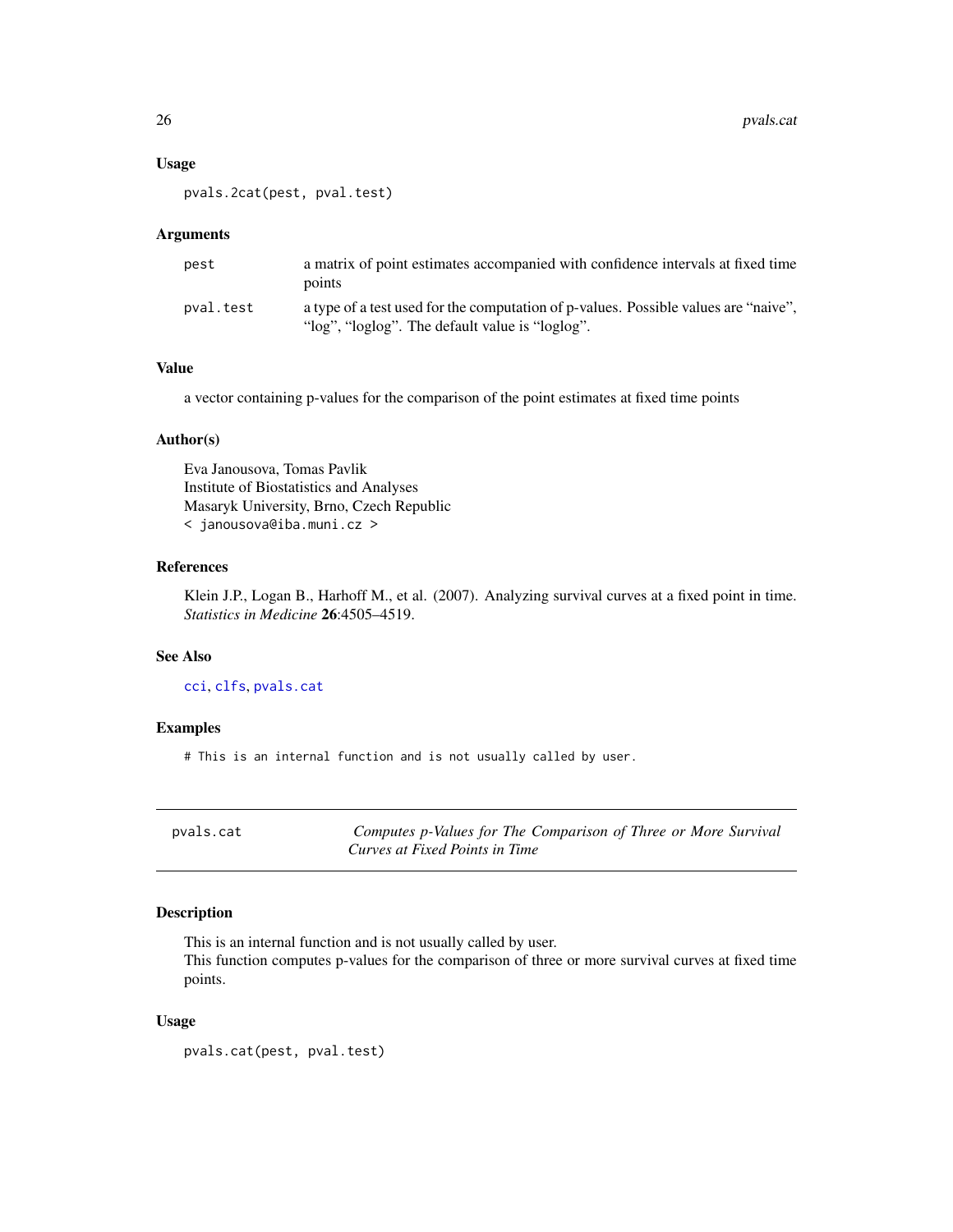#### <span id="page-26-0"></span>stretch 27

#### Arguments

| pest      | a matrix of point estimates accompanied with confidence intervals at fixed time<br>points                                              |
|-----------|----------------------------------------------------------------------------------------------------------------------------------------|
| pval.test | a type of a test used for the computation of p-values. Possible values are "naive",<br>"log", "loglog". The default value is "loglog". |

# Value

a vector containing p-values for the comparison of the point estimates at fixed time points

#### Author(s)

Eva Janousova, Tomas Pavlik Institute of Biostatistics and Analyses Masaryk University, Brno, Czech Republic < janousova@iba.muni.cz >

# References

Klein J.P., Logan B., Harhoff M., et al. (2007). Analyzing survival curves at a fixed point in time. *Statistics in Medicine* 26:4505–4519.

# See Also

[cci](#page-1-1), [clfs](#page-12-1), [pvals.2cat](#page-24-1)

#### Examples

# This is an internal function and is not usually called by user.

stretch *Assigns Survival Estimates to Each Day of the Follow-up*

#### Description

This is an internal function and is not usually called by user. This function assigns survival estimates to each day of the follow-up.

#### Usage

stretch(S, maxx)

| S.   | a list containing:                                                               |
|------|----------------------------------------------------------------------------------|
|      | x - the time points in which the survival curve has a step                       |
|      | y - survival estimates at the time points in which the survival curve has a step |
| maxx | maximum follow-up time in days                                                   |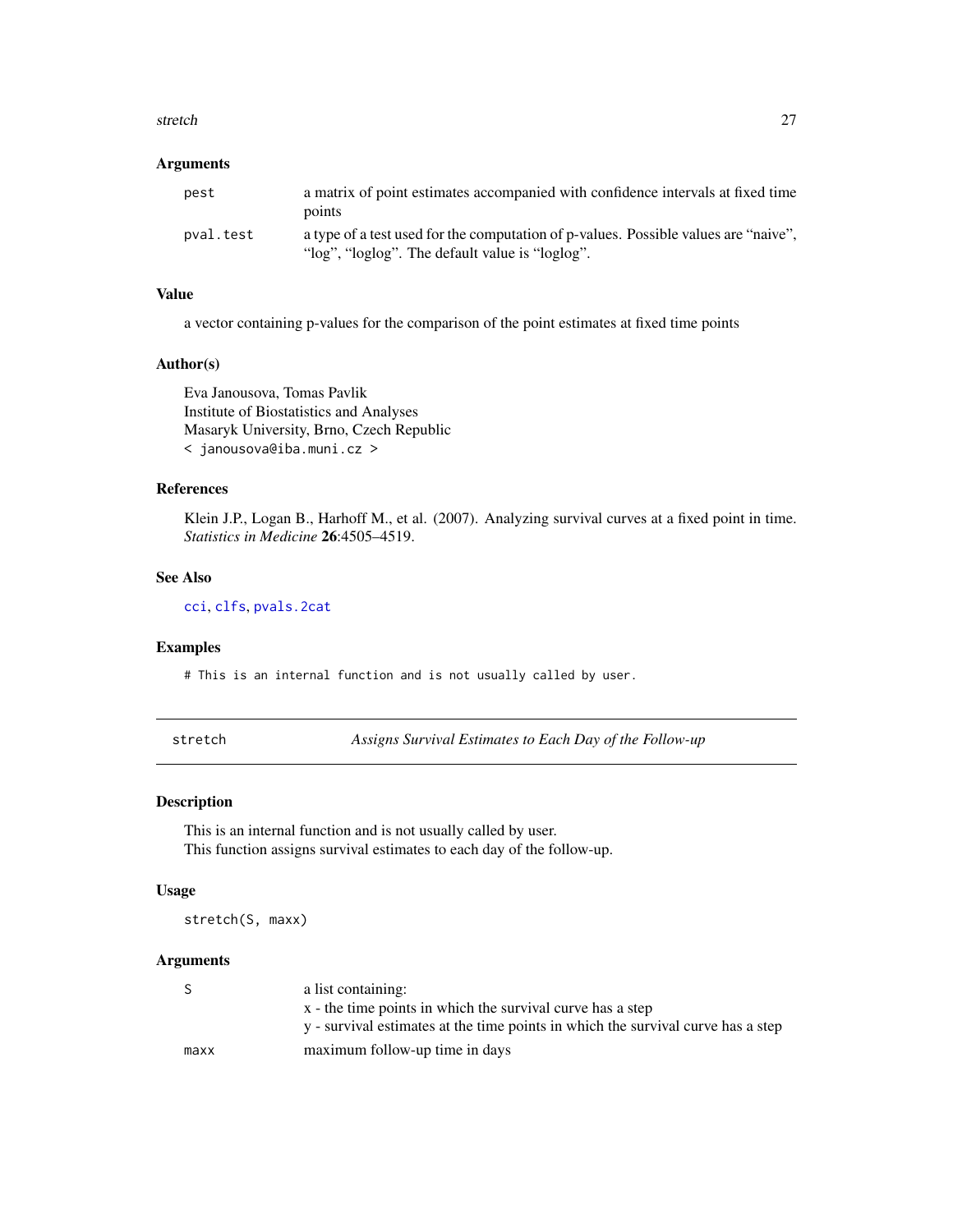28 stretch and the contract of the contract of the contract of the contract of the contract of the contract of the contract of the contract of the contract of the contract of the contract of the contract of the contract of

# Value

a list containing the following elements:

|  | days from 0 to maximum follow-up time maxx |  |  |
|--|--------------------------------------------|--|--|
|  |                                            |  |  |

y survival estimates at each day

# Author(s)

Eva Janousova, Tomas Pavlik Institute of Biostatistics and Analyses Masaryk University, Brno, Czech Republic < janousova@iba.muni.cz >

# References

Pavlik T., Janousova E., Pospisil Z., et al. (2011). Estimation of current cumulative incidence of leukaemia-free patients and current leukaemia-free survival in chronic myeloid leukaemia in the era of modern pharmacotherapy. *BMC Med Res Methodol* 11:140.

# See Also

[clfs](#page-12-1)

# Examples

# This is an internal function and is not usually called by user.

<span id="page-27-0"></span>